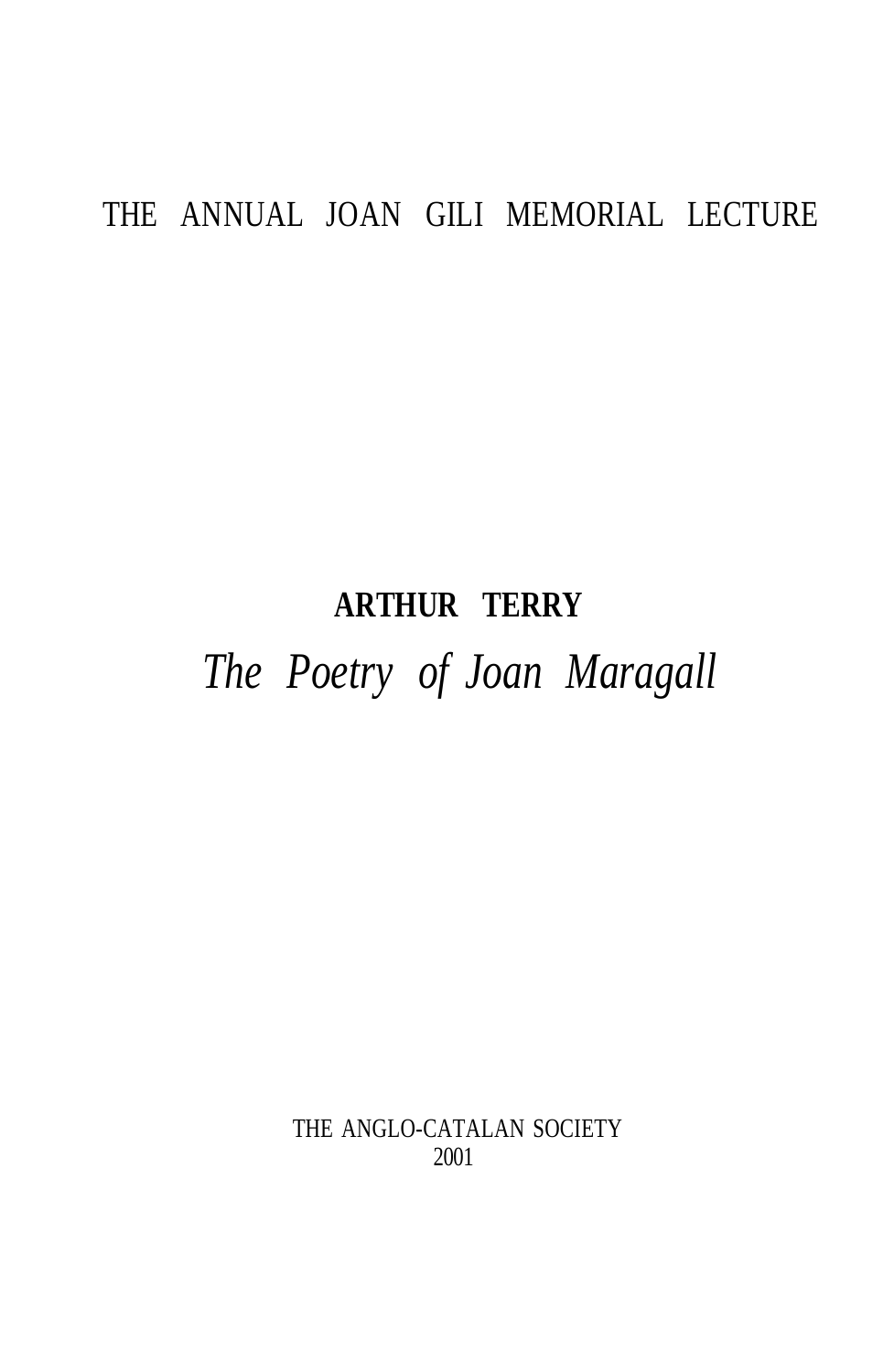## © The text and English translations: Arthur Terry This edition: The Anglo-Catalan Society

Produced and typeset by The Hallamshire Press Limited, Sheffield

This text is Arthur Terry's own translation of the third Annual Joan Gili Memorial Lecture, *La poesia de Joan Maragall,* delivered at the Palau de la Generalitat during the Anglo-Catalan Society's XLVI Annual Conference, Barcelona, 14-17 December, 2000.

Grateful acknowledgement is made of regular sponsorship of The Annual Joan Gili Memorial Lectures provided by the Institució de Les Lletres Catalanes, and of the grant towards publication costs received from the Fundació Congrés de Cultura Catalana.

#### **The author**

Arthur Terry was born in York on February 17th, 1927. After studying French and Spanish at Cambridge, he spent a year in Barcelona and then took up an Assistant Lectureship in Spanish at the Queen's University of Belfast in 1950. He remained there until 1972, ascending by slow degrees to the Chair of Spanish, which he held from 1963. In his last ten years there, he was a member of a writing group which included Philip Hobsbaum, Seamus Heaney and Michael Longley, for which he produced his first serious translations of Spanish and Catalan poetry. In 1973, he went to the University of Essex as Professor of Literature, a post he held until his retirement in 1993. Since then, he has been Visiting Professor at the Universities of Nottingham and London (Queen Mary and Westfield College), and is now an Emeritus Professor. In his time, he has been President of the Anglo-Catalan Society (1963-68), of the British Comparative Literature Association (1986-92) and of the Associació Internacional de Llengua i Literatura Catalanes (1982-88). He was awarded the Creu de Sant Jordi in 1982 and the Premi Internacional Ramon Llull in 1995 for his work as a critic and historian of Catalan literature.

His many books include *La poesia de Joan Maragall* (1963, reprinted 2000), a bilingual selection of Ausiàs March (1976), two volumes of essays on modern Catalan poets (1985 and 1991) and *Three Fifteenth-Century Valencian Poets* (2000). He has also written widely on Spanish and Latin-American literature and has published translations of Ferrater, Espriu, Valente, Crespo, Sanchez Robayna and other Catalan and Spanish poets. He is at present writing a *Companion to Catalan Literature* for Tàmesis, and will shortly be publishing his versions of Ferrater and Crespo in book form. He is also devoted to classical music and is a keen amateur pianist.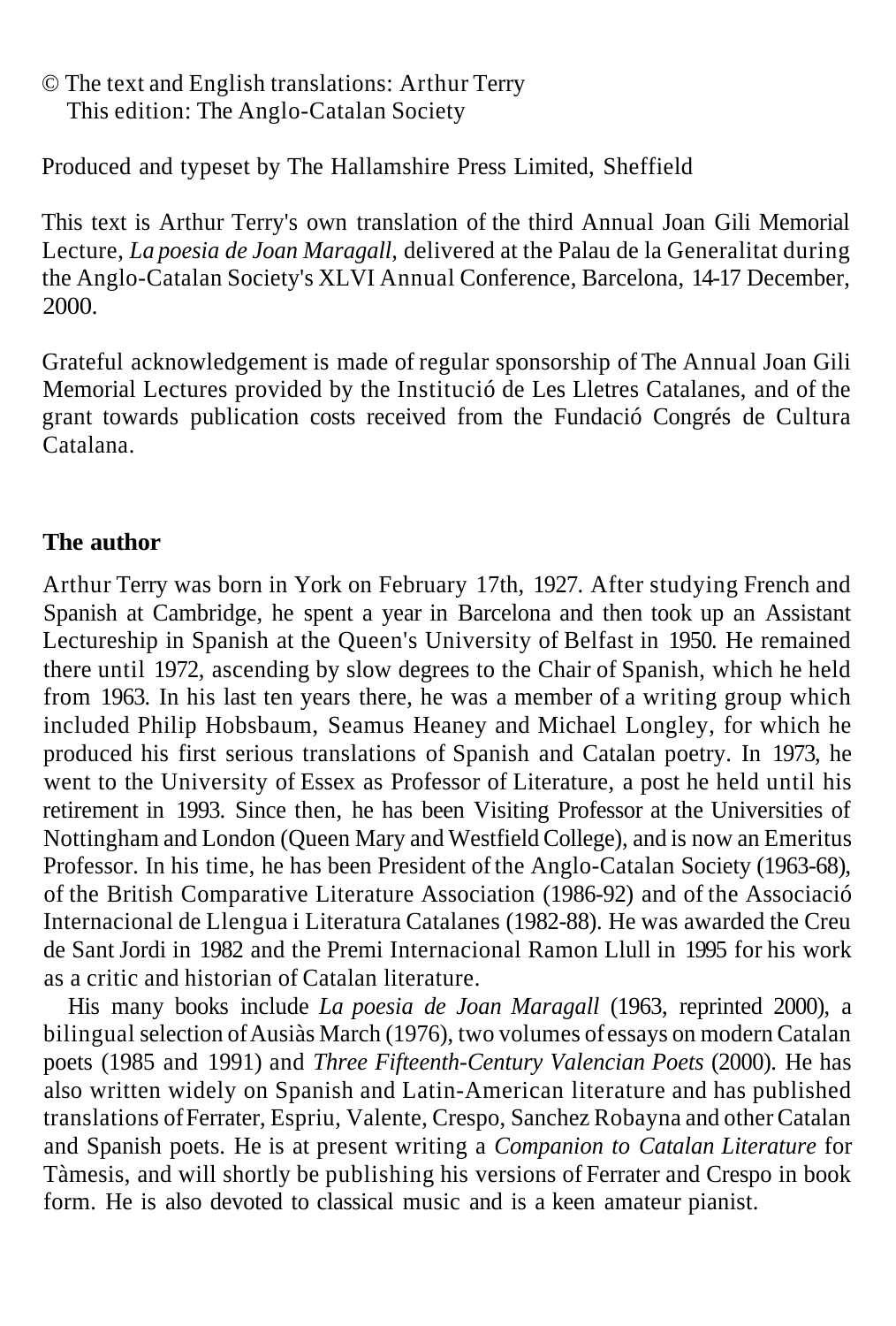### **THE POETRY OF JOAN MARAGALL**

It is a great honour for me to be here today, about to deliver this year's Joan Gili Memorial Lecture, in memory of a great friend and an exemplary human being. Over the years Joan and I had many conversations, and no matter what the subject—art, literature, more everyday things—I always came away with the feeling that this was a man who had come to terms with everything that matters in a balanced and wellinformed way, and that here was an example I must try to follow to the best of my ability. In case this sounds too serious, I must stress his essential light-heartedness, his unfailing optimism which clearly owed much to the companionship of his wife, Elizabeth, and to the constant support of his splendid children. If I look back to the origins of our friendship, and to our early discussions, these seem to centre around the publication of my book on Maragall in 1963, a book which he had read with interest and which led us to talk about Maragall and other Catalan poets. His knowledge of modern Catalan poetry, needless to say, was profound, and his reactions to what I wrote about it encouraged me to continue with what eventually became a large part of my activity. Today, however, I want to go back to those beginnings and talk about Maragall, a poet who was always close to his heart, and about whom he had interesting things to say. And always I am aware of Joan's presence: in fact, whenever I write anything these days, I usually ask myself what he would have thought of it—a sure sign of his continuing influence and his consistently high standards. Here, then, is my lecture, which I can only hope will be worthy of him.

Joan Maragall lived from 1860 to 1911—a relatively short life and, on the surface at least, a fairly undramatic one. He was not exactly a prolific poet: his poems fill only two volumes of the twenty-five volume *Edició dels fills*—the rest consisting of correspondence, translations and a vast quantity of essays in both Catalan and Spanish.

In retrospect, his early life reads like a series of false starts: his father was a cloth manufacturer who wanted his son to follow him in the trade; Maragall refused and, with his father's permission, began to study law. However, his career as a lawyer was short lived: in 1891 he married—a fact which was to bring a great deal more stability to his life—and three years later he became secretary to Mané y Flaquer, the director of the *Diario de Barcelona,* one of the leading newspapers of the time. The next ten years see Maragall at the height of his powers as a journalist, commenting on social, political and literary issues, and following step by step the Spanish colonial disaster of 1898. By the time he left the paper in 1903, he had become something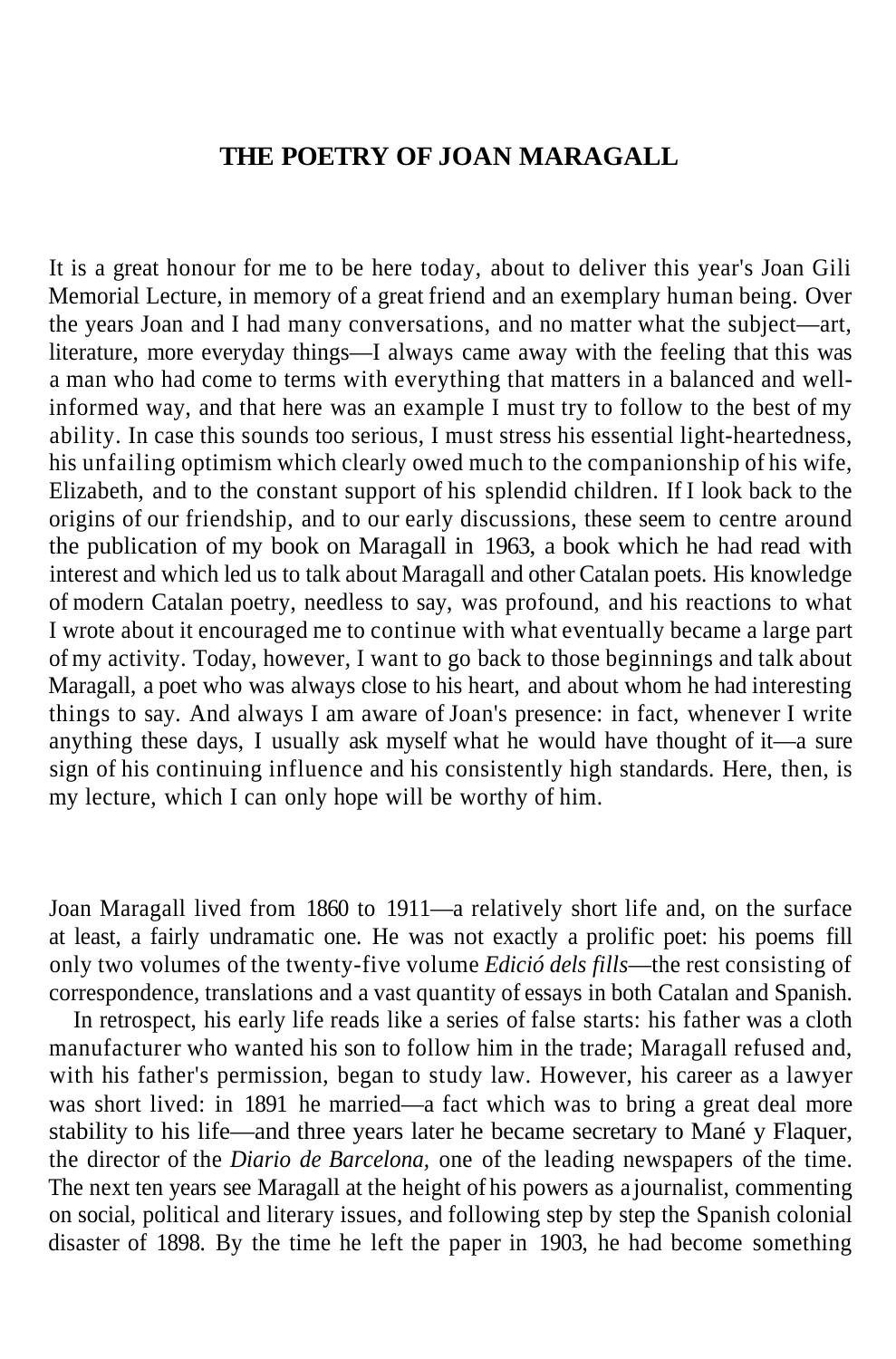like the mentor of a whole sector of Catalan society, and so he continued to be, with certain variations, until his death in 1911.

On the face of it, this seems like a steady progression, yet, if we go back to the beginnings of his career, this seems full of uncertainties. One of his reasons for breaking with his father's intentions was his desire to write poetry; yet his first published poems are far from impressive: technically insecure and full of ambitious statements which are not as yet backed by experience. Maragall's most convincing writing of this period, in fact, is not his poetry but the prose *Notes autobiogràfiques* (Autobiographical Notes) which he wrote at the age of twenty-five. These are a very deliberate piece of stocktaking, and are remarkable for the candour with which Maragall assesses his position at what he felt to be a crossroads in his life. At one point, for instance, he writes:

> My character is lazy; it despises practical matters; it is made up of an exaggerated sensibility, at times extravagantly so, and a self-love which goes much further than those who have dealings with me might think.

Though in the context Maragall seems to regard this self-love as a defect, with hindsight one might think of it more as the voice of conscience insisting that he remain faithful to his literary vocation. And at another point he suggests what will amount to a programme for his future work: 'Nature, Art, Love, reduced to a superior unity: that is to say Beauty. This is my ideal.' These, of course, are still abstractions which only later experience will fill out. Nevertheless, running through the Notes there are signs of something more concrete: his admiration for Goethe—'Goethe is my poet', he writes in a letter of 1881—and especially for the novel *Werther,* which to a great extent reflects Maragall's own indecisions. (These, incidentally, are the first signs of something which is to characterize a good deal of modern Catalan literature: an attraction to the Nordic, which in Maragall's case is later to be reinforced by his translations of Nietzsche and Novalis.) And three years after the *Notes,* in 1888, Maragall translates Goethe's *Roman Elegies*—something which has a direct effect on his own poetry. These poems are much more expansive than anything Maragall himself had tried to write up to now: they extend the intimate lyric, making it more discursive and at times sententious. Here, for example, is Maragall' s version of the opening of the Second Elegy:

> Parleu, pedres: conteu, palaus altívols; digau, vies, un mot, geni, desvetlla't. Tot dintre els teus sants murs, eterna Roma, és animat, pro a mi tot calla encara. ^Qui en dirà a cau d'orella la finestra on jo vegi a la dolça criatura que, abrusant-me amb son foc, me reviscoli?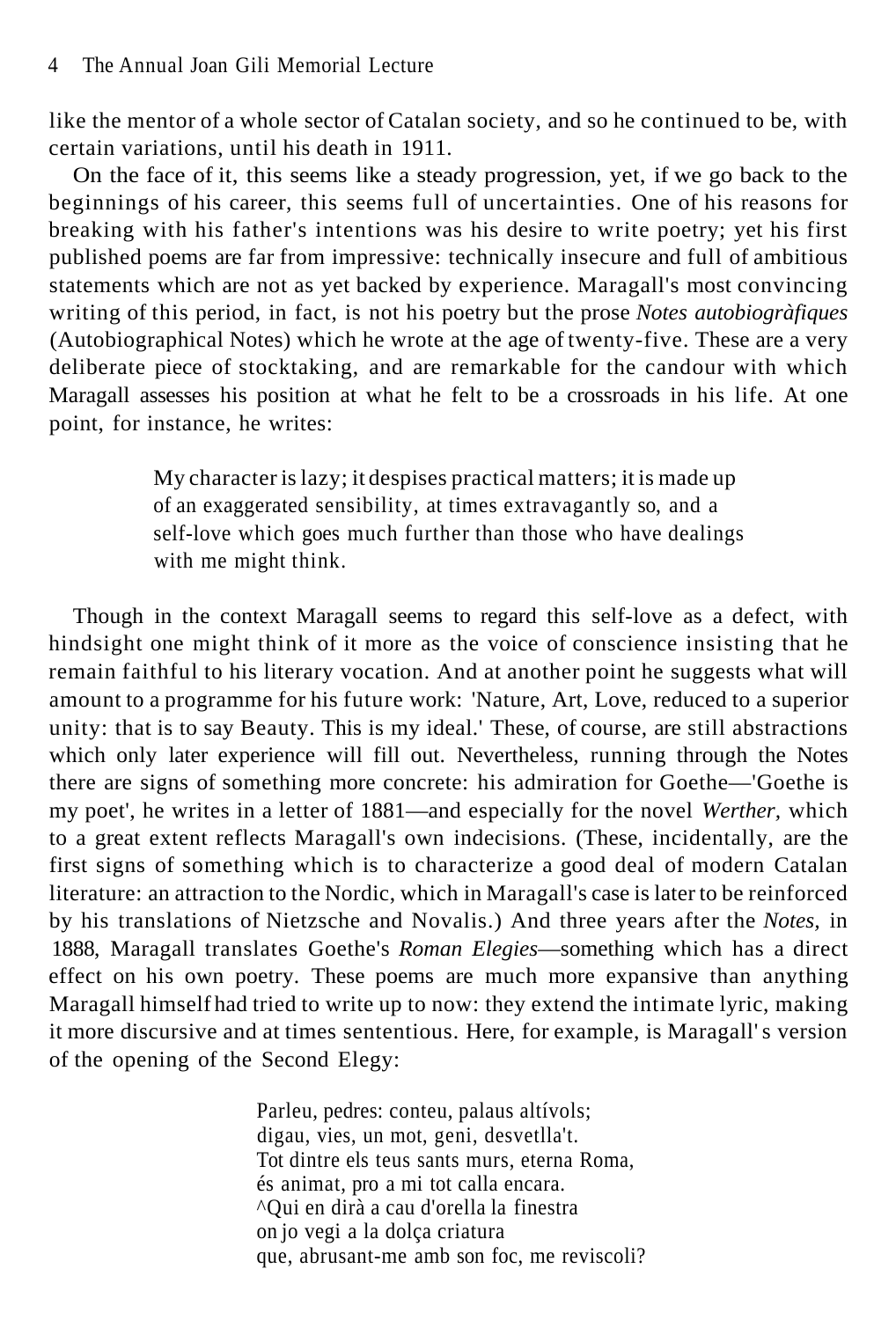(Speak, stones: o you lofty palaces, tell me; streets, utter a word, genius, awaken. Within your sacred walls, eternal Rome, all is alive, but for me all is still silent. Who will secretly tell me the window where I may see the gentle creature who, burning me with her fire, will bring me back to life?)

Now compare this with some lines from 'Nuvial', Maragall's poem on his marriage, written in 1892:

> No sols d'amor han bategat mos polsos: altres afanys han governat ma vida, i em seran tos esguards als ulls més dolços,  $\overline{\text{s}}$ i els tinc oberts a una claror sens mida.

(Not only with love have my pulses beaten: other concerns have governed my life, and your looks will be sweeter to my eyes if I hold them open to a clarity without measure.)

This, to be sure, has nothing of Goethe's sensuality; it is more that his combination of lyricism and discursiveness seem both to extend Maragall's vision and to give him more confidence in his own poetic powers.

In the course of the 1890s, these powers came to be tested against the example of other writers, both foreign and Catalan. This, after all, is the period of Catalan Modernism—*Modernisme.* Maragall's relations with *Modernisme* are quite complex. There is no doubt that he shared many of the aims of the *modernistes*—the belief in intuition, the intention of making Catalan culture genuinely European while remaining unmistakably Catalan—and, as his early essay on Nietzsche shows, there is an antiestablishment strain in his work which coincides with other, more openly *modernista* writers. At the same time, he gradually becomes more critical of the central *modernista* productions. From his original enthusiasm, he comes to see certain defects in the plays of Ibsen and Maeterlinck, just as he identifies the limitations of a writer like Santiago Rusinol:

> Sadness seems to be aesthetic mainspring of our poet-painter; humour, *blague,* so typical of his personality in many of his works, strike us as no more than the stretching of nerves which have vibrated to excess at the beauty of sad things.

As against this, Maragall constantly stresses the need for sanity in art: the kind of sadness which Rusinol represents is anti-vital—at one point he says that the artist who feels unhappy should remain silent; sanity, on the other hand, is a sign of health, and the healthy artist is the one who remains responsive to the world without imposing his own personality on it. Nevertheless, I think it is true to say that Maragall never completely left *Modernisme* behind. The first part of *El Comte Arnau,* published in 1900, shows Arnau as a rebel against society—in fact, as a kind *of modernista* hero,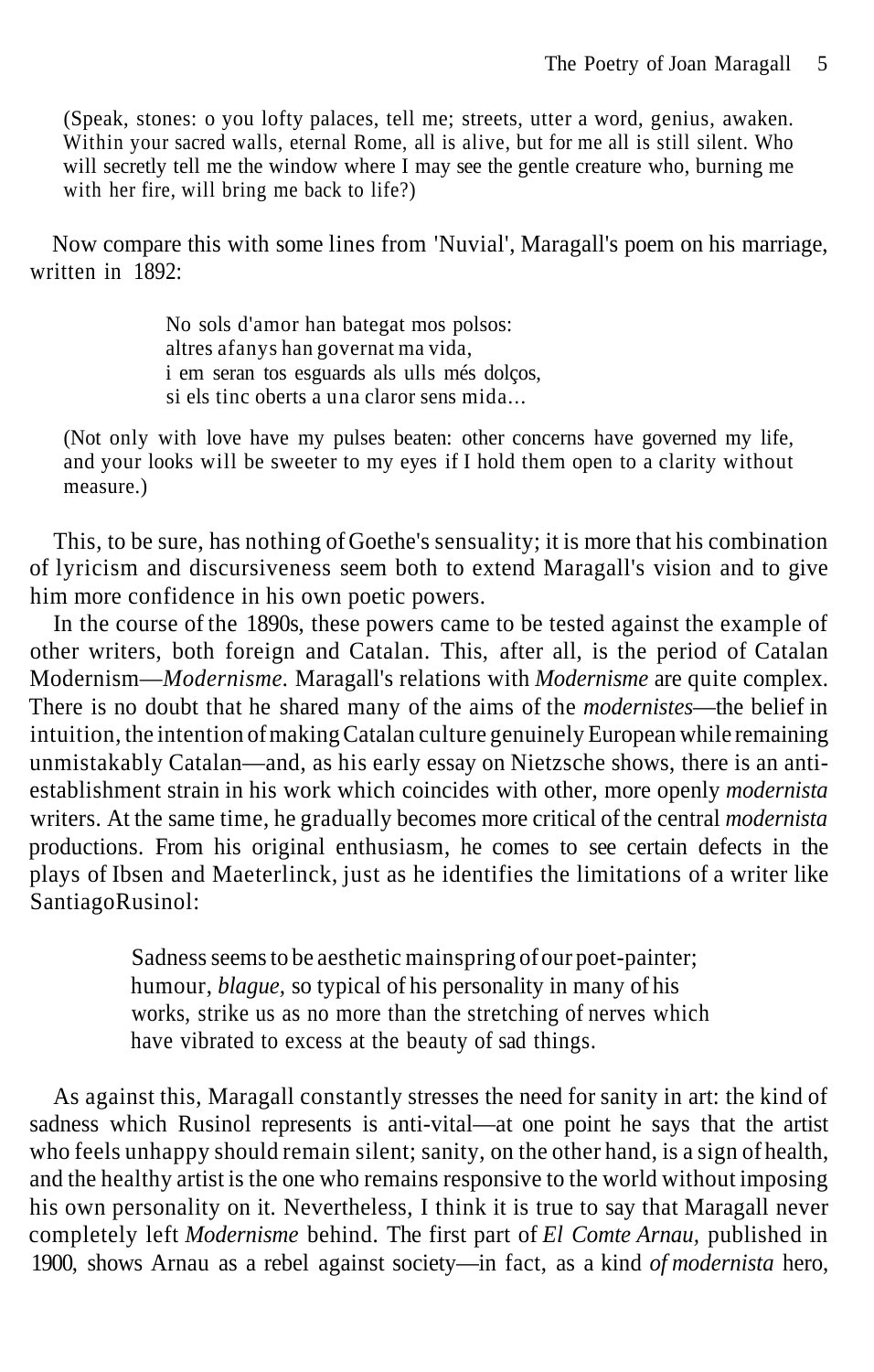and towards the end of his life, as we shall see, Maragall comes round once again to the idea of the individual as a critic of society.

Coming back to the 1890s, there is no doubt that the best of Maragall's early poems tend to centre on the themes of courtship and marriage. As Carles Riba says, these poems are perhaps *too* happy; certainly they contain no signs of conflict, and one wonders how they could possibly have been extended. There is a considerable discrepancy, in fact, between the serenity of these poems and the much more radical ideas expressed in the essay on Nietzsche he wrote in 1893. There, for example, he writes:

> What is more, after so much democracy and so many democratic institutions which temperamentally repel and weary us, the aristocratic radicalism of Nietzsche, with all its genial brutality, refreshes us and gives us consolation and strength.

This is all fairly abstract, and later Maragall was to go back on his early enthusiasm for Nietzsche. However, in 1893 something which happened which put his feelings for Nietzsche to a practical test. Maragall was present when an anarchist bomb exploded in the Liceu—the Barcelona opera house—killing a number of people. Shortly afterwards he wrote the following poem:

#### PATERNAL

*Tornant del Liceu en la nit del 7 de novembre de 1893*

Furient va esclatant l'odi per la terra, regalen sang les colltorçades testes, i cal anà a les festes amb pit ben esforçat, com a la guerra.

A cada esclat mortal—la gent trèmula es gira: la crudeltat que avança,—la por que s'enretira, se van partint el món... Mirant el fill que mama—la mare que sospira, el pare arruga el front.

Pro l'infant innocent, que deixa, satisfet, la buidada mamella, se mira an ell,—se mira an ella, i riu bàrbarament.

(Hate goes bursting in fury over the earth, heads with twisted necks stream blood, and one must go to feast-days with a stout breast, as if to war. At each deadly outburst the people, trembling, turn: cruelty which advances, fear which draws back, divide the world between them...Watching the child which sucks, the mother who sighs, the father frowns. But the innocent child who, satisfied, leaves the empty breast, looks at him, looks at her, and laughs barbarously.)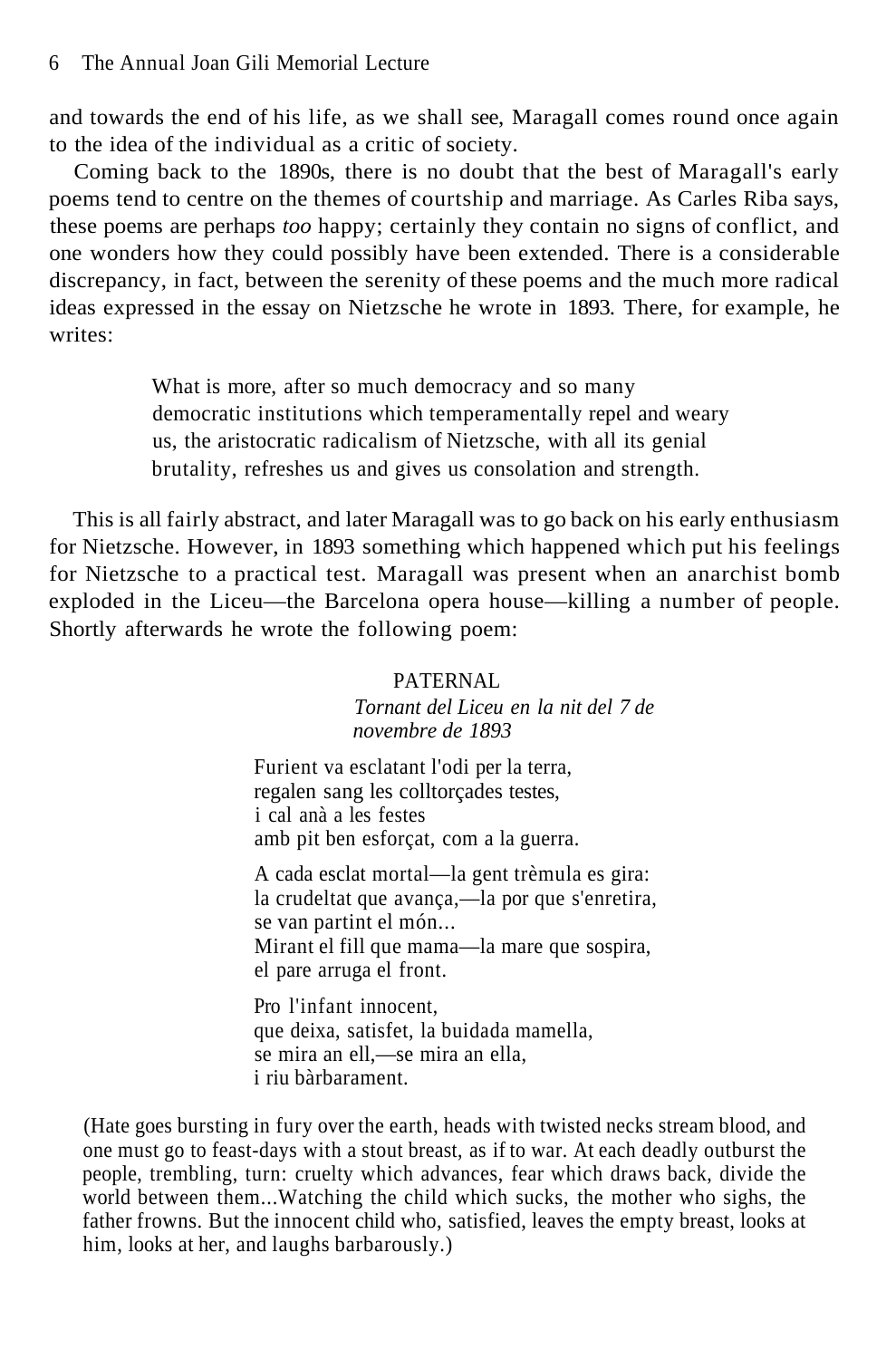This is the first poem in which Maragall attempts to deal with social problems, and he does it in such a way as to incorporate the personal theme of the earlier poems. At the end of the poem, as you see, the child resolves the collective tragedy by asserting—'barbarously'—its right to life and laughter. The force of this final image, in fact, may distract us from the excellence of the poem as a whole. Metrically, I think, it is superb: in the first stanza, the short line emphasizes the word 'festes' (feast-days), intensifying the contrast with 'guerra' (war) in the next line. In the second stanza, the regular metre, with its neatly balanced hemistichs, produces an almost sinister tone; and in the final stanza, the pair of short hemistichs in the last line but one creates a moment of hesitation before the final image.

This final image—more strictly, the word 'bàrbarament' (barbarously)—refers us directly to Nietzsche. The obvious question is whether the anarchist outrage was not a reflection of the 'refreshing return to the great sincerities of barbarism' (the phrase is Maragall's) which he praises in his essay. The strength of the poem, in fact, consists, not in the simple contrast between public and private life, but in the association between two kinds of barbarism: that of civil violence and that of the innocent child. There is no doubt that Maragall was shocked by the public event, and elsewhere he denounces any kind of negative action which is not ultimately constructive. However, the image of the child is quite different, and here the crucial reference is again to Nietzsche himself. In a section of *Thus Spake Zarathustra* which Maragall himself had translated, Nietzsche refers to the 'laughing lions' which, according to him, are the creators of liberty. But these are inferior to the child, who is the creator of new values. He goes on:

> But tell me, brothers, what can the child do more than the lion? Why must the devouring lion become a child? The child is innocence and oblivion, a new beginning, a game, a wheel which moves of itself, a first movement, a sacred affirmation.

And so Maragall, while registering his condemnation of useless violence, has recourse to a symbol which continues to vibrate, as in Nietzsche himself, with a sense of moral renewal.

This is the first of a whole series of poems on civic themes which culminates in the magnificent 'Oda nova a Barcelona' (New Ode to Barcelona) of 1909. At the same time, Maragall was writing a series of what, for want of a better word, one can call 'landscape poems', poems which, more often than not, contain a powerful human element. Sometimes, as in 'Vistes al mar' (Views of the Sea), these are no more than notebook jottings, though the best of them are perfectly self-contained, like the fourline epigraph to this sequence:

> Tot ho torno a trobar: una per una les barques en son lloc, i els pescadors; la platja, al vespre, igual, plena d'olors, i la mar rebolcant-se al clar de lluna.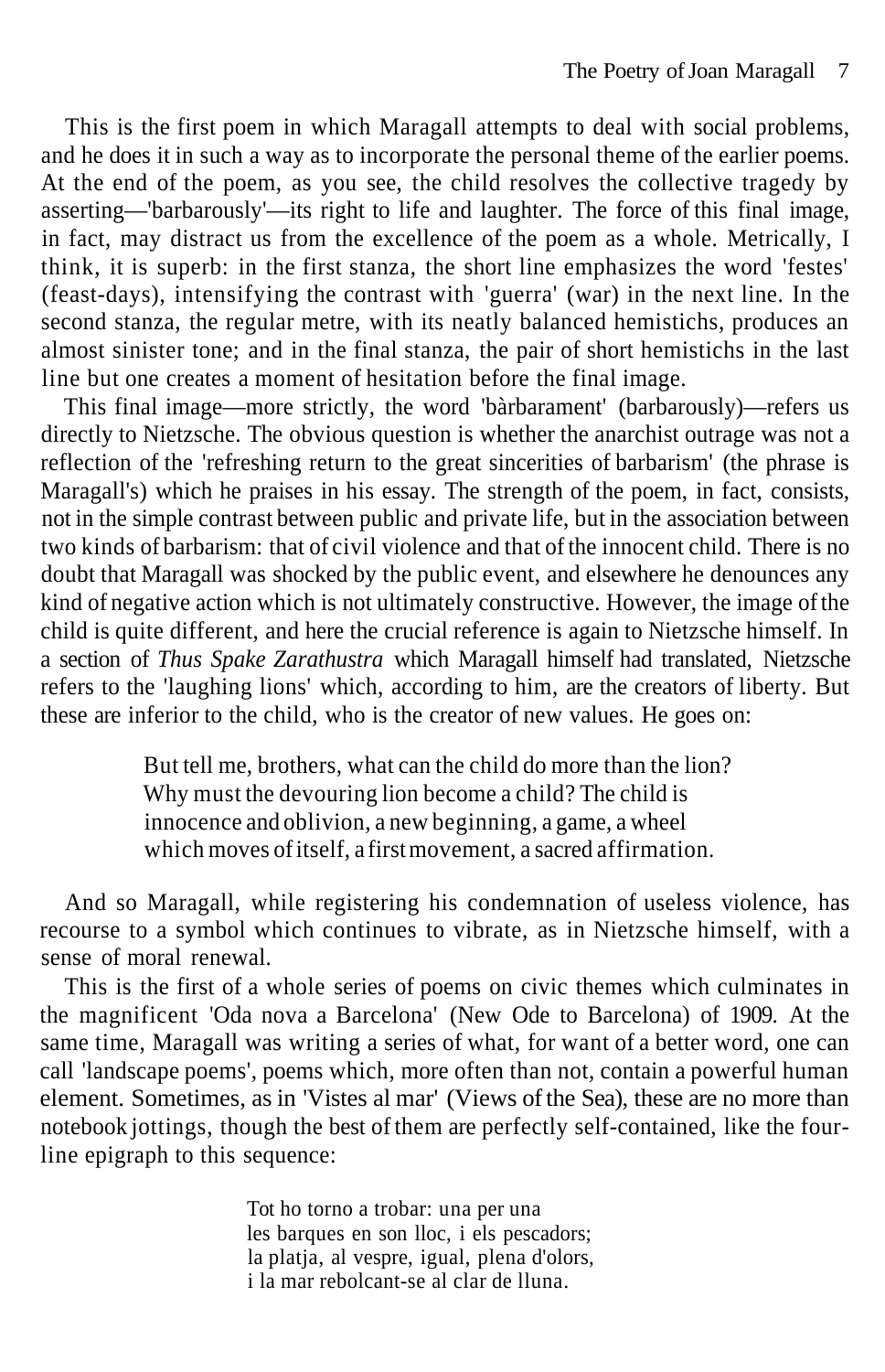(I find everything again: one by one the boats in their place, and the fishermen; the beach, in the evening, the same, full of scents, and the sea turning over in the moonlight.)

Such poems are like little capsules of energy: here, Maragall is celebrating his return to a known source of imaginative power; nothing has changed, everything is in its place—in other words, he restricts himself to recognizing the basic elements of a landscape which, on previous occasions, has provided him with poetic experiences.

But what happens if the landscape is centred on a living creature, human or nonhuman? This is the case of'La vaca cega' (The Blind Cow), one of Maragall's bestknown poems, but one whose effect is quite hard to describe. Here, first, is the poem:

> Topant de cap en una i altra soca, avançant d'esma pel camí de l'aigua, se'n ve la vaca sola. Es cega. D'un cop de roc llançat amb massa traça, el vailet va buidar-li un ull, i en l'altre se li ha posat un tel: la vaca és cega. Ve a abeurar-se a la font com ans solia, mes no amb el ferm posat d'altres vegades ni amb ses companyes, no, ve tota sola. Ses companyes, pels cingles, per les comes, pel silenci dels prats i en la ribera, fan dringar l'esquellot, mentres pasturen l'herba fresca a l'atzar...Ella cauria. Topa de morro en l'esmolada pica i recula afrontada...Però torna i baixa el cap a l'aigua, i beu calmosa. Beu poc, sens gaire set. Després aixeca al cel, enorme, l'embanyada testa amb un gran gesto tràgic; parpelleja damunt les mortes nines i se'n torna orfe de llum sota del sol que crema, vacil·lant pels camins inoblidables, brandant llànguidament la llarga cua.

(Bumping her head against one tree stump and another, groping along the path to the water, the cow comes this way alone. She is blind. With a stone thrown too skillfully, the farmer's boy put out one eye, and the other has grown a web: the cow is blind. She comes to drink at the spring as she used to do, but not with the firm tread of earlier times, nor with her companions, no, she comes alone. Her companions, on the high slopes, along the valleys, in the silence of the meadows and on the riverbank, ring their bells while they graze casually on the fresh grass.. .She would fall. She butts her muzzle against the worn basin and draws back in fear...But she comes back, lowers her head to the water and calmly drinks. She drinks little, with scarcely any thirst. Afterwards, she raises her enormous horned head to the sky with a great tragic gesture; she blinks her dead eyelids and turns away, an orphan of light beneath the burning sun, hesitating along the unforgettable paths, slowly brandishing her long tail.)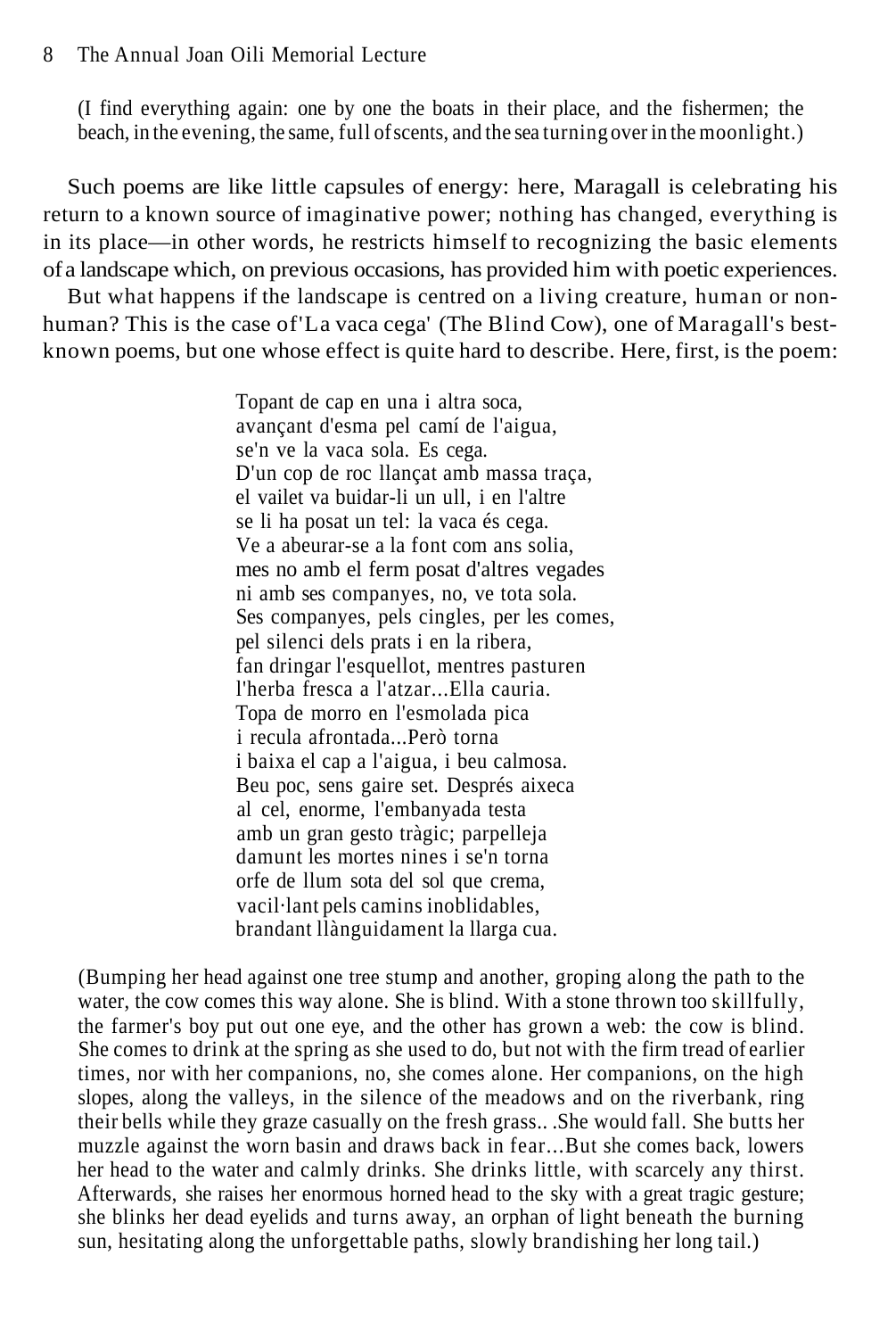Once again, Maragall shows himself to be a master of syntax. It is obvious how, in the first half of the poem, the movement of the meditation is broken several times by an isolated phrase: 'És cega', 'la vaca és cega', 'ella cauria'. In the second half, on the other hand, this pattern is much more irregular. At one point, there is another short phrase: 'i beu calmosa.' but instead of interrupting the movement, this acts as a springboard to the next phrase: 'Beu poc, sens gaire set.' And this is because it is no longer a question of marking the pause between one stage and another, but of pushing the meditation in a new direction.

In his review of the volume which contains this poem, MaragalFs friend Soler i Miquel remarked on the 'sentimientos *tàcitos'* which are a fundamental feature of its technique. This comes out above all in the sequence of adjectives: 'sola' (twice); 'cega' (twice); 'no amb *elferm* posat d'altres vegades'; Therba/rei*ca'* (this belongs to the world of which the cow is deprived); l'*esmolada* pica' (the course of time); 'afrontada'; 'calmosa'; *'enorme,* l'embanyada testa'; 'un *gran* gesto *tràgic';* 'les *mortes* nines'; *'orfe* de llum'; 'camins *inoblidables';* 'la *llarga* cua'. Most of these adjectives do not convey any visual sensation; on the other hand, even those which seem merely descriptive, like *'t\ferm* posat', can have a moral implication. Such implications, for the most part, are merely suggested; to use Soler i Miquel's phrase, they are tacit, rather than explicit. However, there is one exception to this: the phrase 'amb un gran gesto tràgic'. And here one has to recognize that it is the poet, not the animal, who is conscious of the tragic element. In other words, it is the poet who, in the course of interpreting his vision, creates the 'tragedy' (and incidentally the animal's 'resignation'), just as in other poems he comes to personify the inorganic elements of nature. At the same time, one has to admire the tact with which Maragall carries out his interpretation, the way in which what in other poets could lead to all kinds of false pathos is treated with an absolute lack of exaggeration. There is no suggestion that the animal's blindness is anything out of the ordinary, just as there is no attempt to blame the person responsible. In a letter to Soler i Miquel enclosing the poem, Maragall describes it as 'una flor de salut ociosa'—a 'flower of idle health'. What he means, I think, is that the absence of any desire for exaggeration is only possible if one has achieved a position of physical and mental equilibrium. It is this state of health, in the widest possible sense of the word, which ensures the sincerity of his compassion: a restrained compassion which corresponds in a way to the resignation of the animal itself. When he comes to the final vision of the cow as it goes off—'vacil·lant pels camins inoblidables, / brandant llànguidament la llarga cua'—Maragall foregoes any attempt to theorize: the only part of the experience which remains to him is his renewed awareness of the mystery of life. In other words, by ordering his reaction to the spectacle of the animal, he has managed to transmit something of the life-giving force of the sadness which comes from compassion.

In 1900, Maragall published his second book of poems, *Visions i cants* (Visions and Songs). This contains some of his most remarkable poems: 'El mal caçador' (The Wicked Huntsman), 'Joan Gan", 'La fi d'En Serrallonga', as well as the first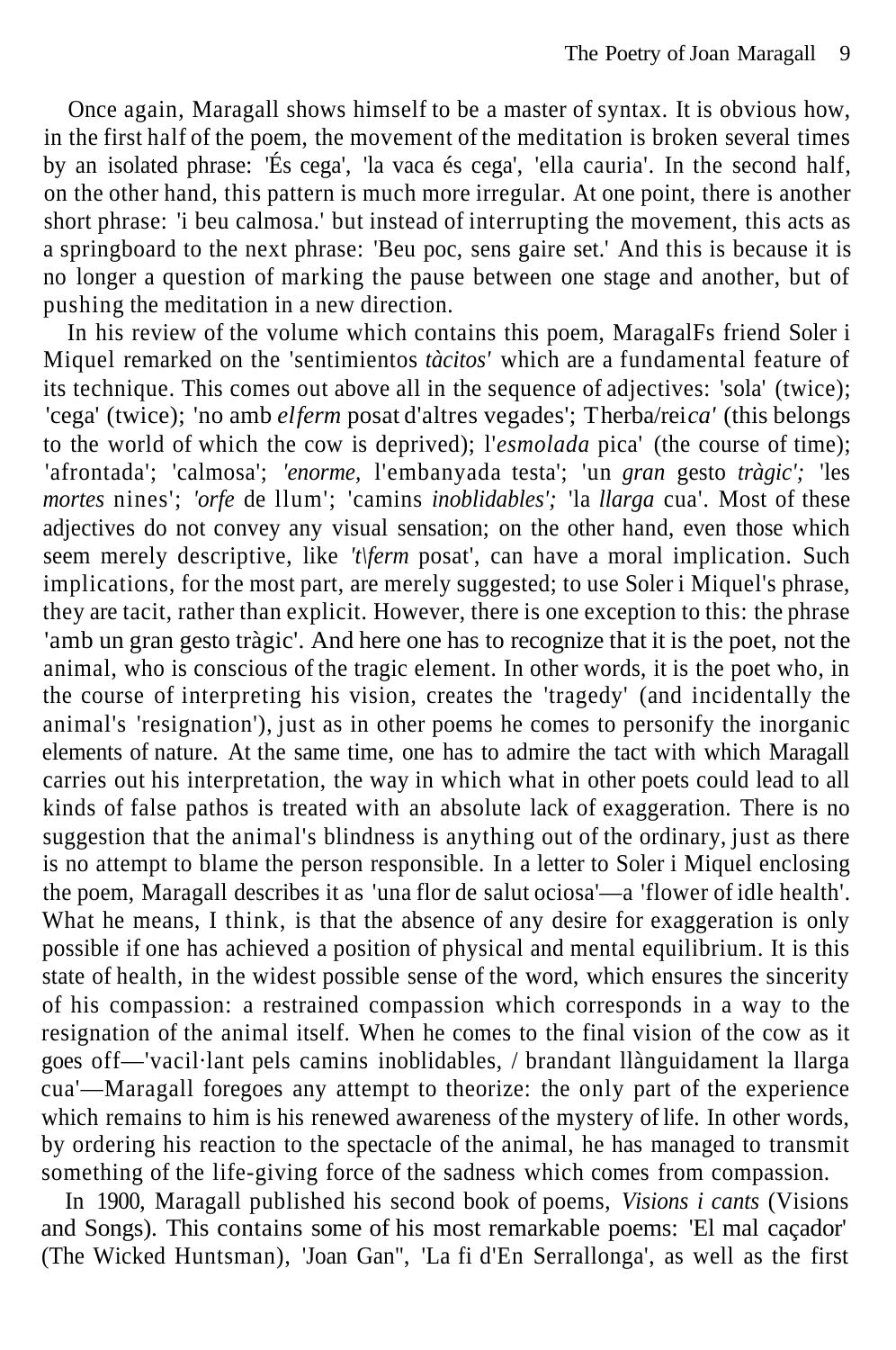part of 'El Comte Arnau', which I shall leave for the moment. In a letter to the composer Felip Pedrell, he explains the general sense of the *Visions:*

That is to say, figures of legendary Catalan people as they might appear to a poet of today.

I had the illusion that, within these visions seen as a whole, one might find something of the *madres* (the mothers or matrices) of the Catalan soul and its evolution.

And in a letter of 1902, written while he was working on the second part of 'El Comte Arnau', he puts a certain distance between himself and the themes of the poems:

> Conflict is repellent to my nature which seeks in everything a centre of harmony and serenity, but those who struggle interest me enormously because they enjoy an aspect of life which is unknown to me.

Nevertheless, he is aware that most of the themes he deals with in these poems are already embedded in folklore and in some cases in the work of earlier nineteenthcentury poets. This is certainly the case of 'El mal caçador', though his treatment of the theme is very different from that of the earlier ballads. The poem is too long to quote in its entirety, but here is the opening:

> La missa matinal la diuen allà dalt aixís que es fa de dia. La missa de l'estiu el capellà la diu amb les portes obertes. S'oeix de tots costats quan enflaira els serrats el ginestar de Corpus. El caçadò es deleix De fora estant l'oeix amb un genoll a terra. Al bell punt d'alçar Déu, li bota allà al bell peu la llebre endiastrada. S'esventa el gos lladrant, la llebre fuig botant, i el caçadò al darrera 'Corres i correràs, Mai més t'aturaràs.' Aquesta és la sentència.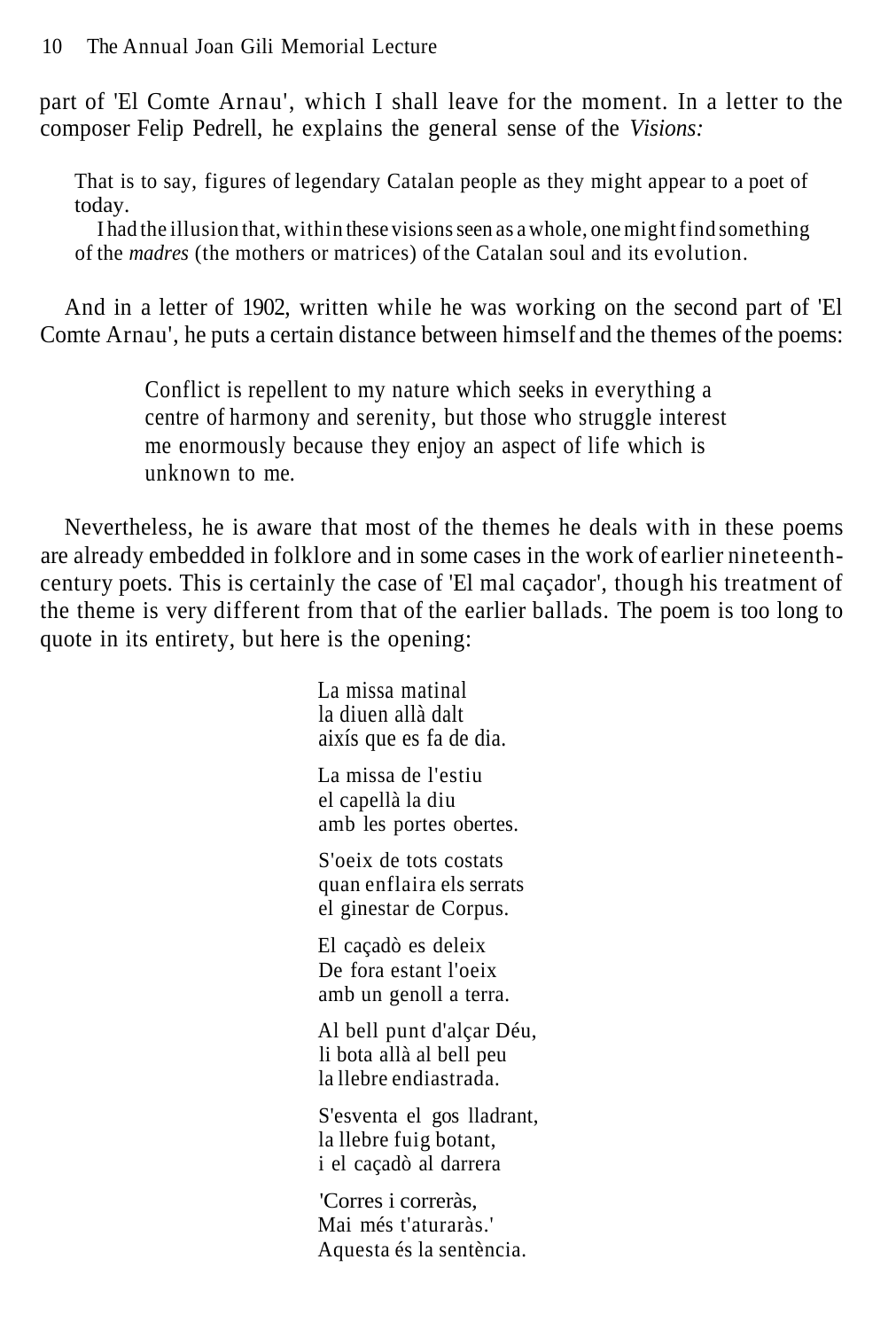'Doncs, corro i correré Mai més m'aturaré. Alegre és la sentència.'

S'allunyen amb el vent, perdent-se en un moment els crits, la fressa, el rastre...

(They are saying morning mass up there as soon as day breaks. The priest is saying the summer mass with the doors open. You can hear it on all sides when the broom of Corpus perfumes the hills. The huntsman is delighted. He hears it from outside with one knee on the ground. Just as the Host is about to be raised, the devilish hare springs up at his feet. The dog barks in pursuit, the hare leaps away, with the huntsman behind. 'You will run and run. You will never stop.' This is the sentence. 'Then I shall run and run. I shall never stop. The sentence is a happy one.' They go off with the wind; in a moment the cries, the noise, the trail are lost...)

Notice again the metre: Maragall has distanced himself from the traditional ballad by using three-line stanzas, the first two lines of which rhyme, whereas the third is left free. Thus the typical lilt of the ballad is avoided, and the deliberately monotonous movement creates an almost hypnotic effect. And this is underlined by the obvious avoidance of any dramatic effect, as at the moment when the huntsman is condemned: ' "Corres i correràs. / Mai més t'aturaràs." / Aquesta és la sentència.'

In what follows, several movements are set in counterpoint: the seasons rotate almost with a sense of vertigo, as the huntsman endlessly pursues his prey; but against this, there is what is happening in the church. And here there is a kind of double movement: the church itself gradually falls into ruin, but the Host is lifted higher and higher until—supernaturally—it rises of its own accord. Thus the spiritual symbol takes on an independent force, while the essence of the huntsman's situation is that it cannot change. And in the final stanza, his separation from divine grace is confirmed by the two parallel situations:

> L'Hòstia per 'na al zenit, té l'espai infinit, i ell, per caçà, encisat, té el temps, l'eternitat.

(To rise to the zenith the Host has infinite space, and he, bewitched, has time and eternity for hunting.)

So the poem ends, without comment and without any possibility of redemption. At the same time, it is worth noticing that both actions—that of the huntsman and that of the Host—though they never actually coincide, take place in eternity; the earth is simply left behind. In other words, it is as if Maragall had had the first glimmerings of an idea which will finally come out into the open some years later, as he finishes 'El Comte Arnau'. As he wrote in 1911, a few months before his death: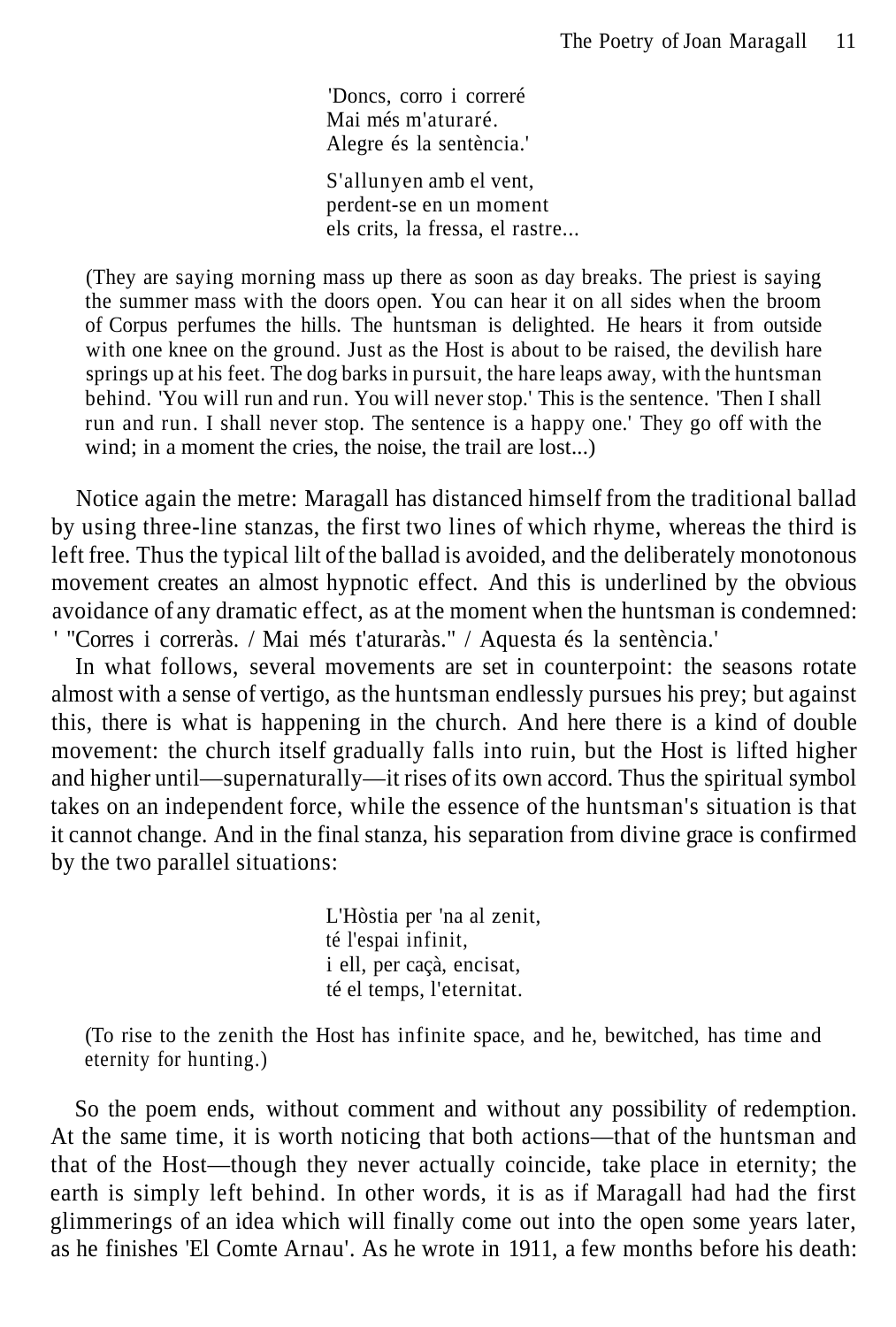To make human life, both earthly and beyond the earth, into a single thing, that is my most personal sense of the poem, which is nothing less than the fundamental preoccupation of my life.

I shall have to pass fairly quickly over 'El Comte Arnau' itself: though it is Maragall's longest poem, except for the verse drama *Nausica,* and one which preoccupied him over a period of something like twelve years, it does not really lend itself to extracts. On the other hand, I think it shows very clearly how Maragall's poetic ideas were evolving over this period, and how these ideas fit in with his attitudes to life itself. The poem itself consists of three parts, each of which was published separately. In the first, Maragall takes off from the nineteenth-century Romantic view of Arnau: he is a rebel against society who has deserted his wife, Elvira, and their daughters, and has seduced the nun Adalaisa. And here one sees a link with *Modernisme.* Arnau, as I have already suggested, is a kind *of modernista* hero who triumphs over the sterile mysticism of Adalaisa. In the second part, however, all this changes: Arnau's triumph has now ended; he now speaks from beyond the tomb, and Maragall quotes the original ballad in which he returns to his wife after death and confesses his sins. It is as if Maragall had now repudiated the Arnau of the first part of the poem, with its *modernista* overtones, and had settled for a more balanced, more moral kind of life. And this second part concludes with a section called *Escòlium* (Scholium), a kind of residue from the main part of the poem, in which the poet himself enters into dialogue with Adalaisa. It is also a residue in another sense, since Adalaisa herself, who does not come into the original ballad, remains residual to the poem; the poet admits that he cannot reconcile Adalaisa's desire for an earthly love with the rest of the poem, and so she is made to disappear, still unsatisfied.

The third part is different again: though in some ways it reads like a continuation of the second part, Arnau gradually emerges as a kind of redeemer. At one point he is described as 'un despert entre adormits': the one person who is awake in a sleeping society. There is not much doubt that Maragall, at this stage, is identifying himself with Arnau; as we shall see, towards the end of his life, just when he is writing the final part of the poem, he is coming to seem more and more like a prophet crying in the wilderness, someone who is becoming increasingly isolated in his view of society. And it is not too much, I think, to see Maragall now reverting to one of the chief strains *of Modernisme,* to the stress on individualism, not in the radical Nietzschean sense, but in an equally radical Christian context which at times verges on anarchism. And when Arnau is finally redeemed, it is again through the action of an individual, the 'noia amb la veu viva'—the 'girl with the living voice'—who sings the ballad without any knowledge of its original meaning.

The reference to the 'noia amb la veu viva' should remind us of a similar anecdote in one of his two major statements on poetry, the *Elogi de la paraula* (In Praise of the Word), which dates from 1903. (The other is the *Elogi de la poesia* [In Praise of Poetry], completed in 1907.) It would be wrong to think of these two essays as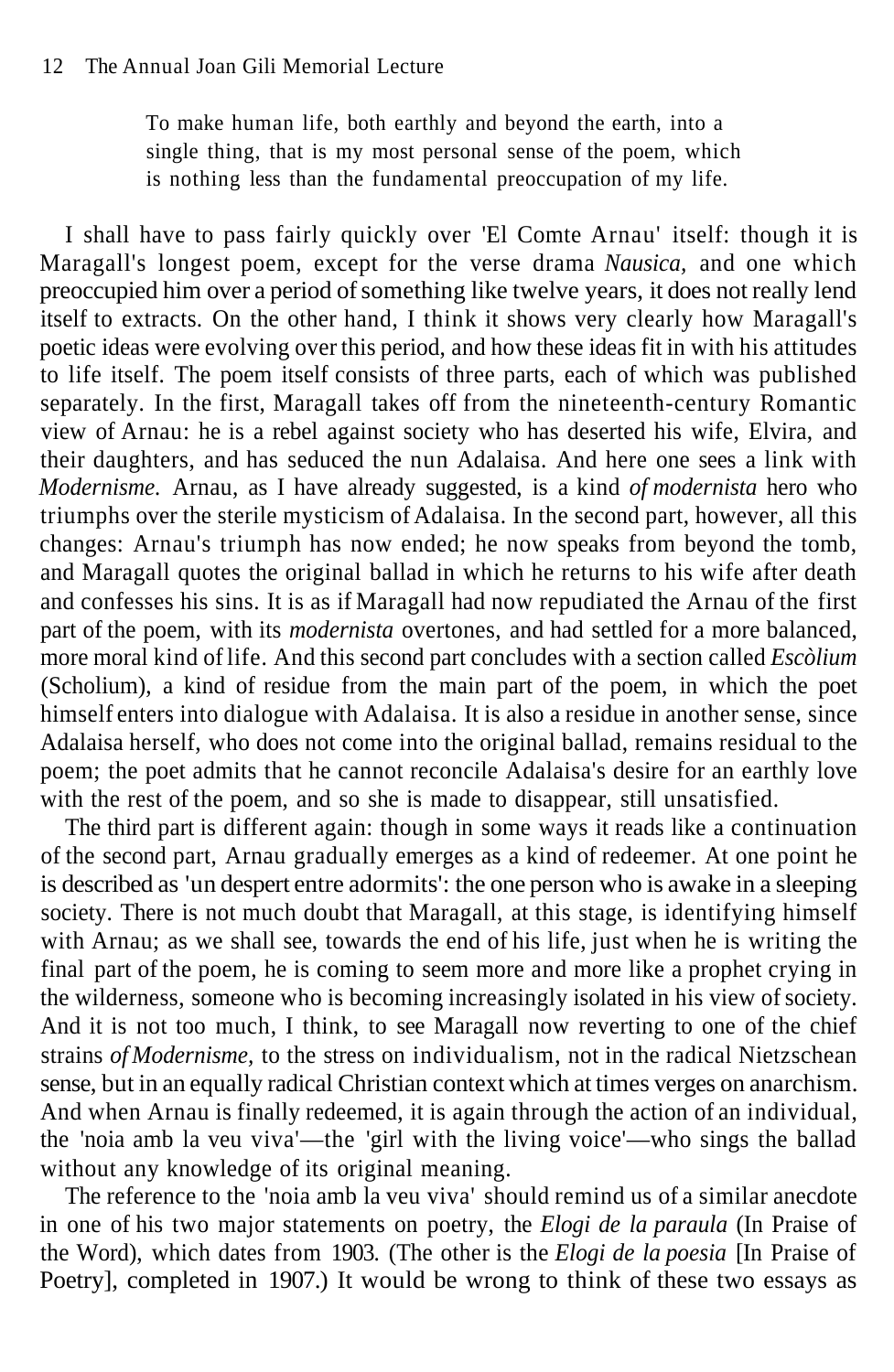comprising a poetic theory: Maragall's method does not depend on logical argument, but in defining as carefully as he can certain key terms like 'sincerity' and 'people'. (In this he resembles certain nineteenth-century poet-thinkers like Emerson and Carlyle, both of whom he had read.) Though the *Elogi de la poesia,* unlike the earlier essay, is framed in openly Christian terms,—he claims, for instance, that the struggle for perfection in poetry reflects the struggle of divine creation itself—the manner of exposition is essentially the same. Almost everything in these essays, in fact, depends on *tone,* which makes them difficult to summarize. On a logical level, they are easy to fault. Maragall's belief in the value of intuition perhaps goes too far in neglecting the technical side of poetry; his faith in the 'people' as the receptacles of true poetry merely extends a longstanding Romantic illusion; his belief that genuine poetry can only exist in fragments goes against the idea of a long poem and incidentally produces a quite wrongheaded view of a poem like the *Divine Comedy.* However, to insist on such defects is somehow to miss the point: the whole force of the essays is to direct one's attention to the dignity and importance of poetry as an instrument of ethical regeneration. Or as he puts it in the *Elogi de la poesia:* 'Now you see what we can do, for good or ill, in this matter of verse, which seems a frivolous game, and is a matter of life or death for the spirit.'

Two years after the *Elogi de la poesia,* between November 1909 and February 1910, Maragall wrote what was to become his best-known poem, the 'Cant espiritual' (Spiritual Song). Many critics have taken this to be his swansong, his last important statement of his beliefs before his death. However, the evidence suggests otherwise: the play *Nausica,* his last major work in verse, was not completed until August 1910, and several of the essays he wrote in the last months of his life contain statements which are directly related to the poetry. There are two main reasons for taking this wider picture into account in discussing the poem. One is that all Maragall's later works, as he himself recognized, tend to deal with a single theme, roughly the belief that there is no fundamental contrast between the spiritual and natural worlds, that in some way this life and the next contain one another. The other, which I shall come to in a moment, is that there are certain things in the poem itself which are not clearly defined. First, though, the poem:

> Si el monja és tan formós, Senyor, si es mira amb la pau vostra a dintre de l'ull nostre, què més ens podeu dà en una altra vida?

Per'xò estic tan gelós dels ulls, i el rostre, que s'hi mou sempre...i temo tan la mort!

Amb quins altres sentits me'l fareu veure aquest cel blau damunt de les muntanyes, i el mar immens, i el sol que pertot brilla? Deu-me en aquests sentits l'eterna pau i no voldré més cel que aquest cel blau.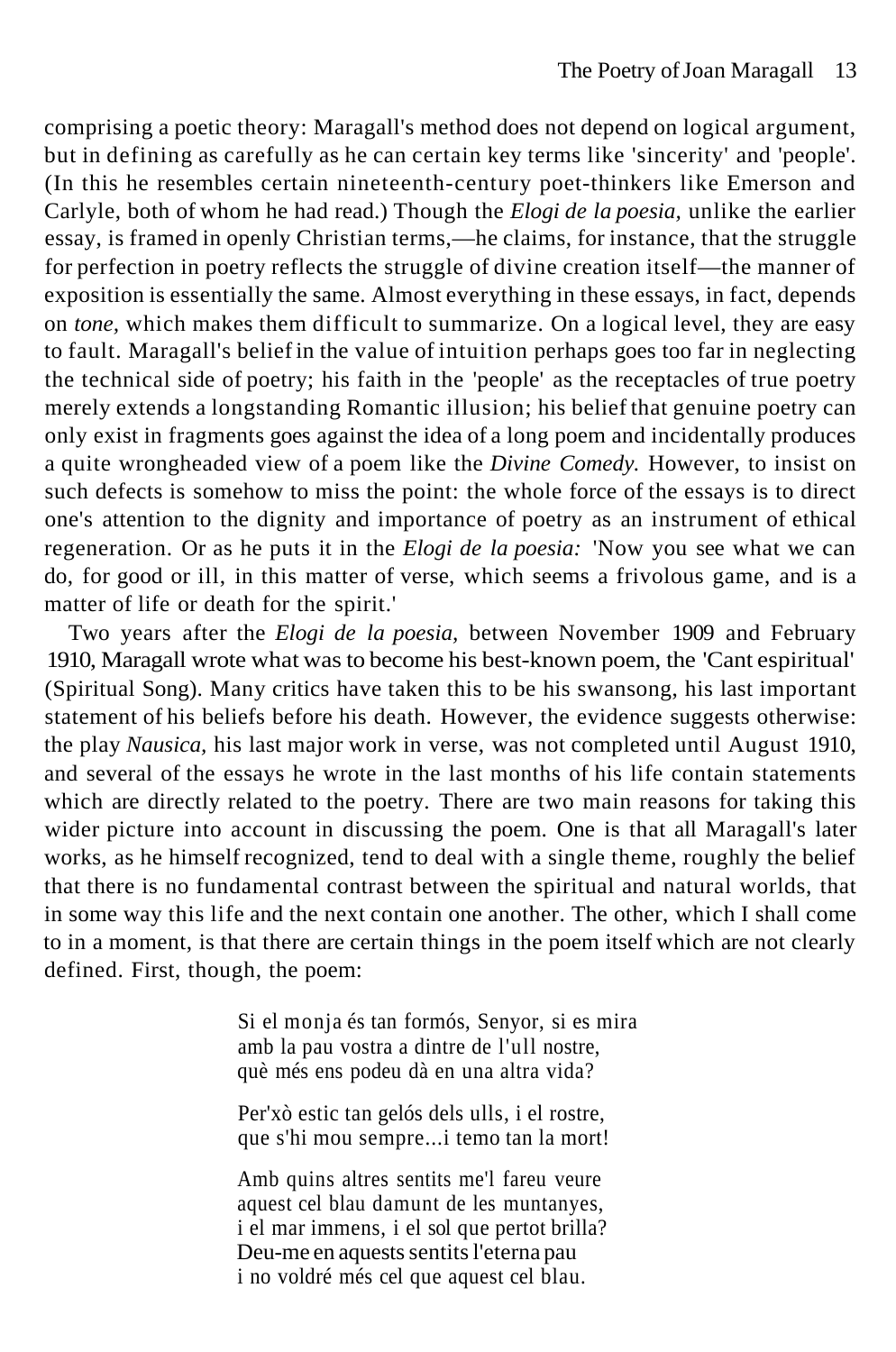Aquell que a cap moment li digué: '—Atura't' sinó al mateix que li dugué la mort jo no l'entenc, Senyor, jo que voldria aturar tants moments de cada dia per fe'ls eterns a dintre del meu cor... 0 és que aquest 'fe etern' és ja la mort? Mes llavores, la vida, què seria? Fóra l'ombra només del temps que passa, la il·lusió del lluny i de l'a prop, 1 el compte de lo molt, i el poc i el massa, enganyador, perquè ja tot ho és tot?

Tant se val. Aquest món, sia com sia, tan divers, tan extens, tan temporal, aquesta terra, amb tot lo que s'hi cria, és ma pàtria, Senyor, i no podria ésser també una pàtria celestial? Home só i és humana ma mesura per tot quant puga creure i esperar: si ma fe i ma esperança aquí s'atura me'n fareu una culpa més enllà?

Més enllà veig el cel i les estrelles, i encara allí voldria ésser-hi hom. Si heu fet les coses a mos ulls tan belles, si heu fet mos ulls i mos sentits per elles, perquè aclucà'ls cercant un altre com? Si per mi com aquest no n'hi haurà cap! Ja ho sé que sou, Senyor, pro on sou, qui ho sap? Tot lo que veig se vos assembla en mi... Deixeu-me creure, doncs, que sou aquí. I quan vinga aquella hora de temença en què s'acluquin aquests ulls humans, obriu-me'n, Senyor, uns altres de més grans per contemplar la vostra faç immensa. Sia'm la mort una major naixença!

(If the world is already so beautiful, Lord, if one looks at it with your peace within our eyes, what more can you give us in another life? That is why I am so jealous of my eyes and my face, which is continually in motion...and I am so afraid of death! With what other senses will you make me see this blue sky above the mountains, and the huge sea, and the sun which shines everywhere? Give me eternal peace in *these* senses and I shall wish for no other than this blue sky. He who at no moment said 'Halt' save to that which brought him death, I do not understand him, Lord, I who would like to halt so many moments of each day to make them eternal within my heart.. .Or is this 'making eternal' already death? But then, what would life be? Would it be only the shadow of passing time, the illusion of the far and the near, would the reckoning of the much and the little and the too much be deceptive, since already all is all? It does not matter. This world, be it as it may, so varied, so vast, so much of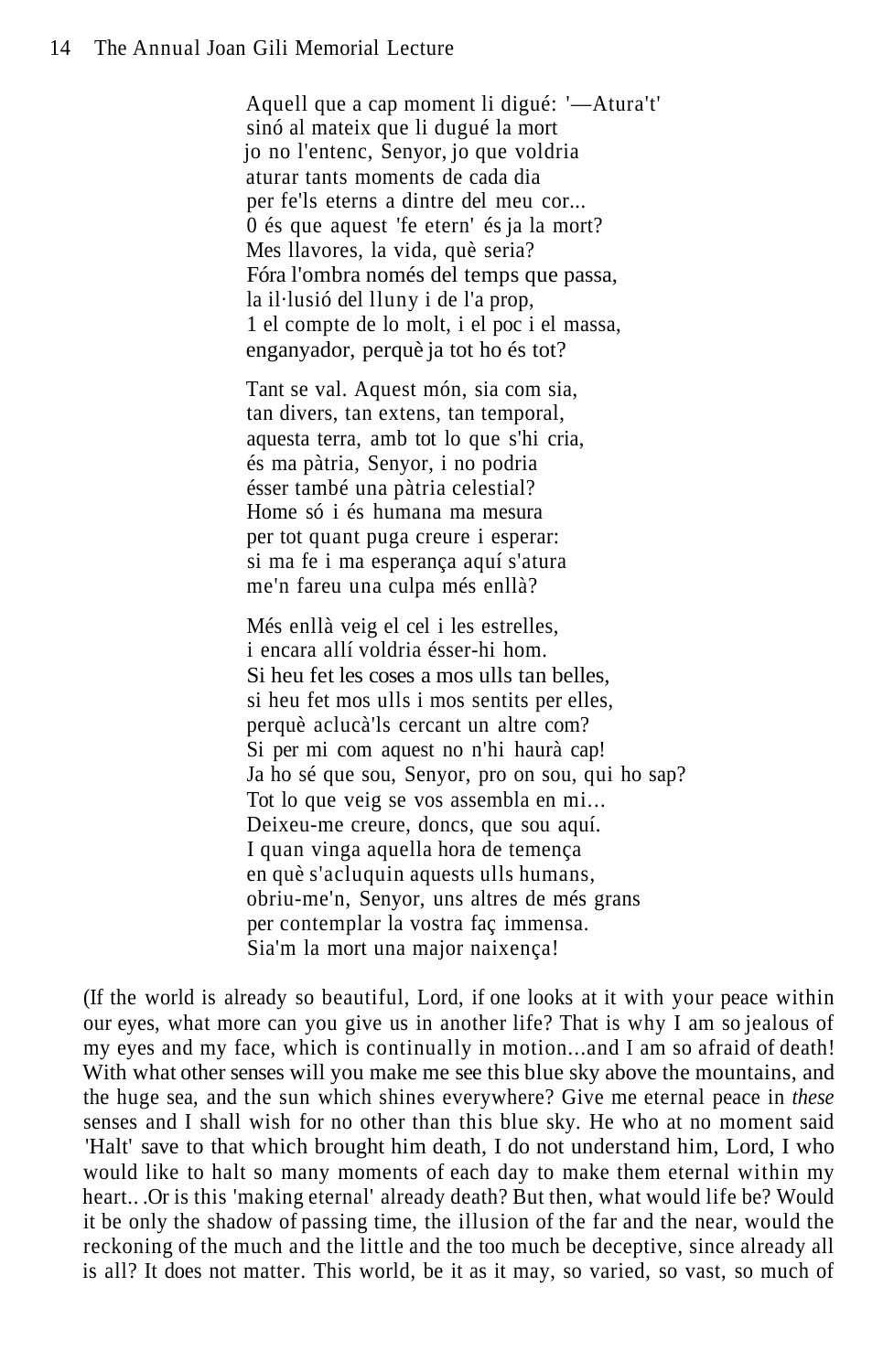time, this earth, with all that grows in it, is my homeland, Lord , and could it not also be a heavenly home? I am a man and my measure is human for all I can believe and hope: if my faith and hope remain here, will you blame me for it in the afterlife? Beyond me I see the sky and the stars, and there I should still want to be a man. If you have made things so beautiful to my eyes, if you have made my eyes and senses for them, why close them seeking another *howl* if for me there will be no other like this! I know you *are,* Lord, but where you are, who can tell? All that I see resembles you in me... Let me believe, then, that you are here. And when that fearful hour arrives when these human eyes will be closed, open, o Lord, greater ones to contemplate your huge face. May death be to me a greater birth!)

Taken as a whole, the 'Cant espiritual' is a poem about personal immortality, more specifically, about the terms in which it is possible to imagine survival after death. Perhaps the first question we should ask is why Maragall wrote it at all; surely his doubts are answered by the doctrine of the Resurrection of the Body, in which he constantly affirmed his belief? One possible answer is that he needed to make true to his imagination something he already accepted as an article of faith. Whatever the truth of this, the poem does not finally affirm any religious or philosophical position, though critics sometimes speak as if it did. What Maragall *does* affirm is his delight in the beauty of nature as perceived by the senses, and his feeling of being rooted in human experience. There is nothing hedonistic about the first part of this: he is not saying 'earth flatters my senses', but 'earth is beautiful to the eyes of the Christian who has already experienced something of the divine peace': '...si es / mira, amb la pau vostra a dintre de l'ull nostre' (if one looks at it with your peace within our eyes). He is also aware that his senses themselves—which of course he wants to perpetuate are divine gifts: 'el cos que m'heu donat' (the body you have given me).

What troubles him, on the other hand, is the thought that earthly life, even when its pleasures seem sanctioned by God, is apparently invalidated by death and by the need to believe in a supernatural existence which is totally different from this one.

Later in the poem, Maragall imagines a way of resolving his mental conflict:

aquesta terra, amb tot lo que s'hi cria és ma pàtria, Senyor, i no podria ésser també una pàtria celestial?

(this earth, with all that grows in it, is my homeland, Lord, and could it not also be a heavenly home?)

The justification for this appears in the line: 'Ja ho sé que sou, Senyor, pro on sou, qui ho sap?' (I know you *are,* Lord, but where you are, who can tell?) Since created things remind him of God, might it not be that God is in some way present on earth? And in the last part of the poem, Maragall prays that this might be so. If it were, the life of the senses need not be broken by death; death would not be an end, but 'una major naixença' (a greater birth).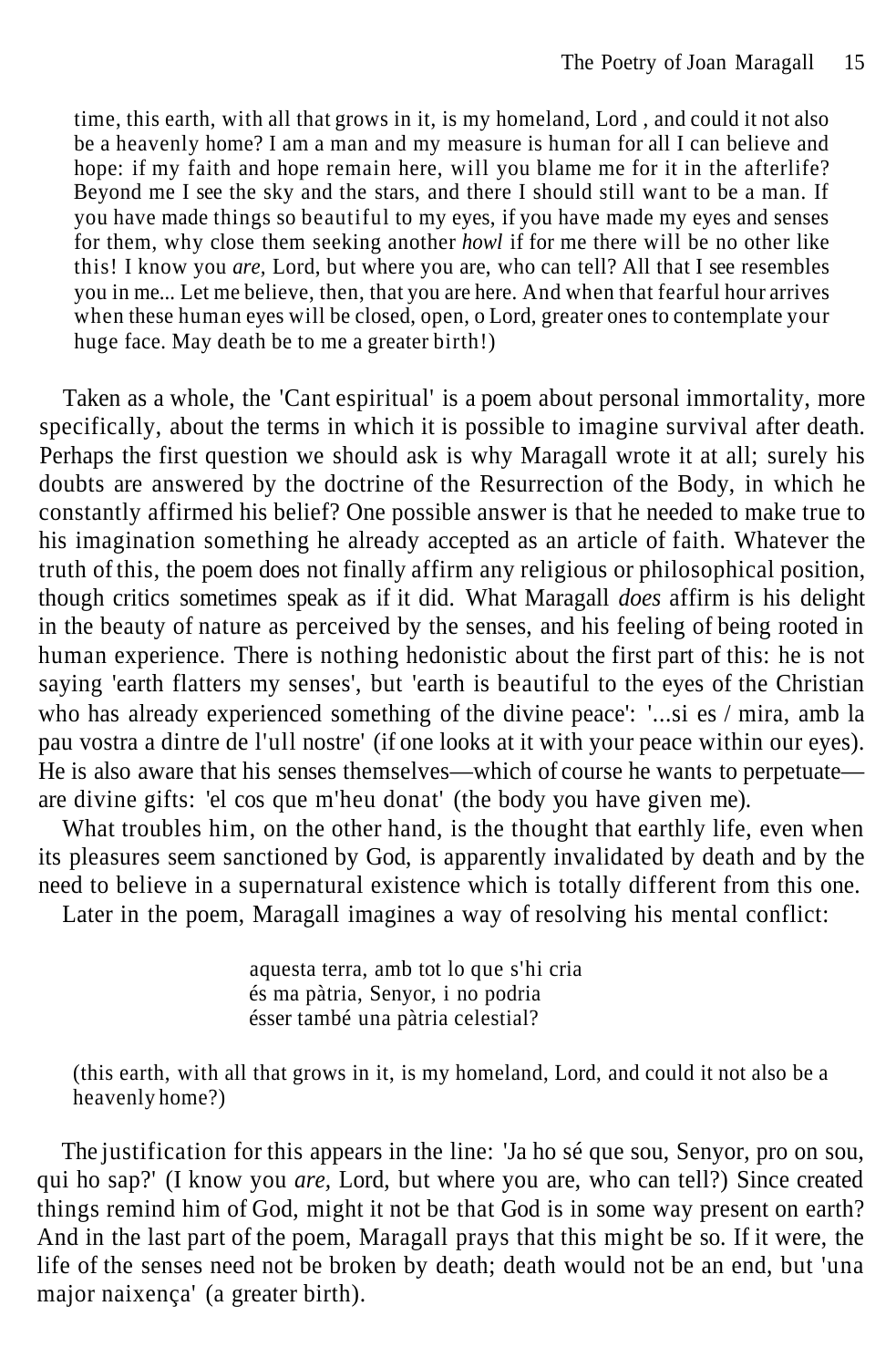#### 16 The Annual Joan Gili Memorial Lecture

This summary, however, leaves out a number of important points. If there were time, I could show how certain details of the poem are a reworking of previous attitudes expressed in the essays and correspondence, especially the idea that there is a constant transaction—a sense of interacting lives—between earth and the afterlife. At the same time, there are important differences of tone, as if the optimism and self-assurance of the earlier writings were now being more severely tested—perhaps, as some critics have suggested, under a growing premonition of death. There is certainly evidence in the poem of a desire to push the philosophical consequences of such ideas to the extreme. In practice, this means that Maragall is concerned with the weighing of alternatives, and it is this which lies behind the one really obscure passage of the poem.

No one seems to have examined the philosophical implications of the third stanza, perhaps because of a certain vagueness of expression which makes it difficult to follow Maragall's thought with any precision. There are, in fact, two associated lines of thought here. The first is contained in the allusion to Goethe's *Faust:* 'Aquell que a cap moment li digué 'Atura't' / sinó al mateix que li dugué la mort, /jo no l'entenc, Senyor...' (He who at no moment said 'Halt' save to that which brought him death, I do not understand him, Lord). (In the play, it is Faust himself who says this.) Here, he seems to be saying that the experiences which give value to life are those which remain in the memory. At the same time, there is a certain ambiguity in Maragall's treatment of memory which is part of his own dilemma at this stage. This is elaborated in the rest of the stanza, which introduces the idea of a universe in which everything is predetermined:

> 0 és que aquest 'fe etern' és ja la mort? Mes llavores, la vida, què seria? Fóra l'ombra només del temps que passa, la il·lusió del lluny i de l'a prop, i el compte de lo molt, i el poc i el massa, enganyador, perquè ja tot és tot?

(Or is this 'making eternal' already death? But then, what would life be? Would it be only the shadow of passing time, the illusion of the far and the near, would the reckoning of the much and the little and the too much be deceptive, since already all is all?)

Maragall presents this alternative view of the universe only to reject it in what follows. It might seem at first sight that he was only continuing to play with the symbol of Faust, though there may well be an influence of Spinoza, whom he had been reading in 1908. Unfortunately, there is no detailed evidence of Maragall's reaction to Spinoza. But he cannot have read far in Spinoza without coming across his famous phrase *Deus sive natura* (literally, 'God or nature'), by which he claims that God and Nature are one and the same, and that the universe is composed of a single substance. At one point we read that 'it is not of the nature of reason to consider things as contingent but as necessary', and from this Spinoza deduces that 'it is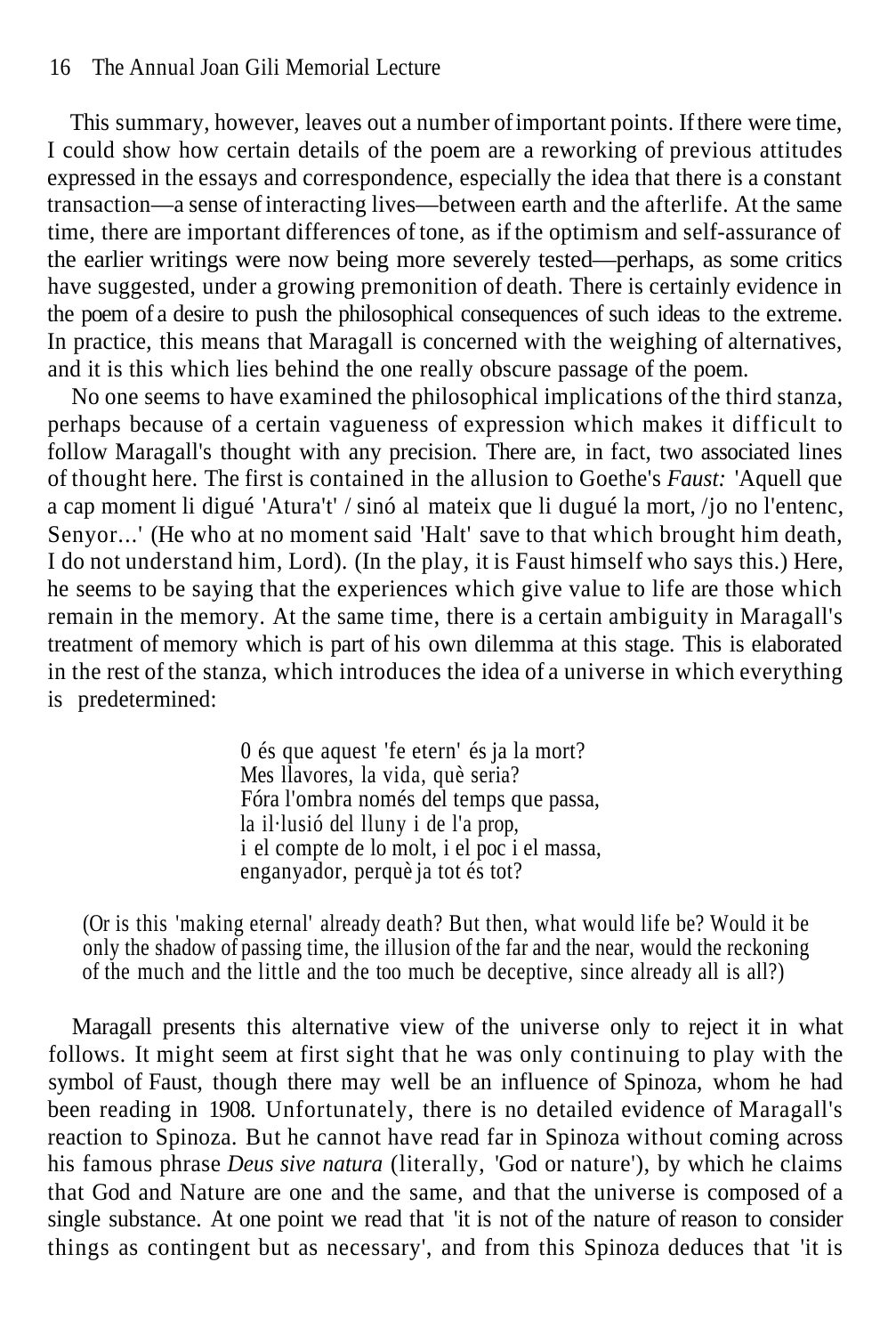through the imagination alone that we look upon things as contingent both with reference to the past and the future'. This is surprisingly close to Maragall: to the reason, 'tot ho és tot' (all is all), because for the reason there are no contingencies. Distinctions and differences are only apparent, though to the imagination they may seem real. This, again, is close to the sense of the poem:

> [Fóra la vida] la il·lusió del lluny i de l'a prop, i el compte de lo molt, i el poc i el massa, enganyadoir, perquè ja tot ho és tot?

([Would life be] the illusion of the far and near, would the reckoning of the much and the little and the too much be deceptive, since already all is all?)

As often with Maragall, it is difficult to be certain whether there is a genuine influence or not. If what I have suggested is true, it strengthens the impression that he is defending the imagination against the intellect. What is more, it would be interesting to find him *rejecting* Spinoza, since readers who have found the poem pantheistic—a description which Maragall refused to accept—have often assumed that this was *because* of Spinoza.

The more one studies the 'Cant espiritual', the more one realizes that it is only one of several attempts to deal with a common theme. Carles Riba, for example, makes a comparison with 'El Comte Arnau', the last part of which was completed in 1909, arguing that the 'Cant espiritual' is partly an attempt to embody the conflict of the earlier poem in a directly Christian form. And I myself would argue that it bears an interesting, though perhaps less obvious, relation to the other major work of this period, the verse drama *Nausica.*

Riba himself has shown clearly how Maragall made use of Goethe's discarded project of a tragedy on the Homeric theme, at the same time modifying a number of important elements in order to bring the subject closer to his own interests. The play itself is based on the episode from the *Odyssey* when Ulysses is washed up on the shore of the island of Phaeacia and discovered by the princess Nausicaa, who takes him to her father's court. Though he remains incognito for most of the time, Nausicaa falls in love with him, but in the end he leaves her and departs for Ithaca.

The result, in Maragall's version, is a rich and complex play, but there is one point in particular at which it seems to connect with the 'Cant espiritual'. This occurs in the last act, when Ulysses is about to leave the island and return home. Once again, the tragic element in the play depends on the contrast between the temporal and the eternal, revealed in the contrast between Nausicaa's world of visions and her awareness of her mortal nature. Ulysses, who appears as the embodiment of her visions, cannot be united with her in human terms, and the climax is one of renunciation, though Maragall suggests that their real union has already taken place in the world of poetry. The crucial point comes when Nausicaa reveals her true feelings to Daimó, the blind poet, as they wait at the harbour for Ulysses to take ship.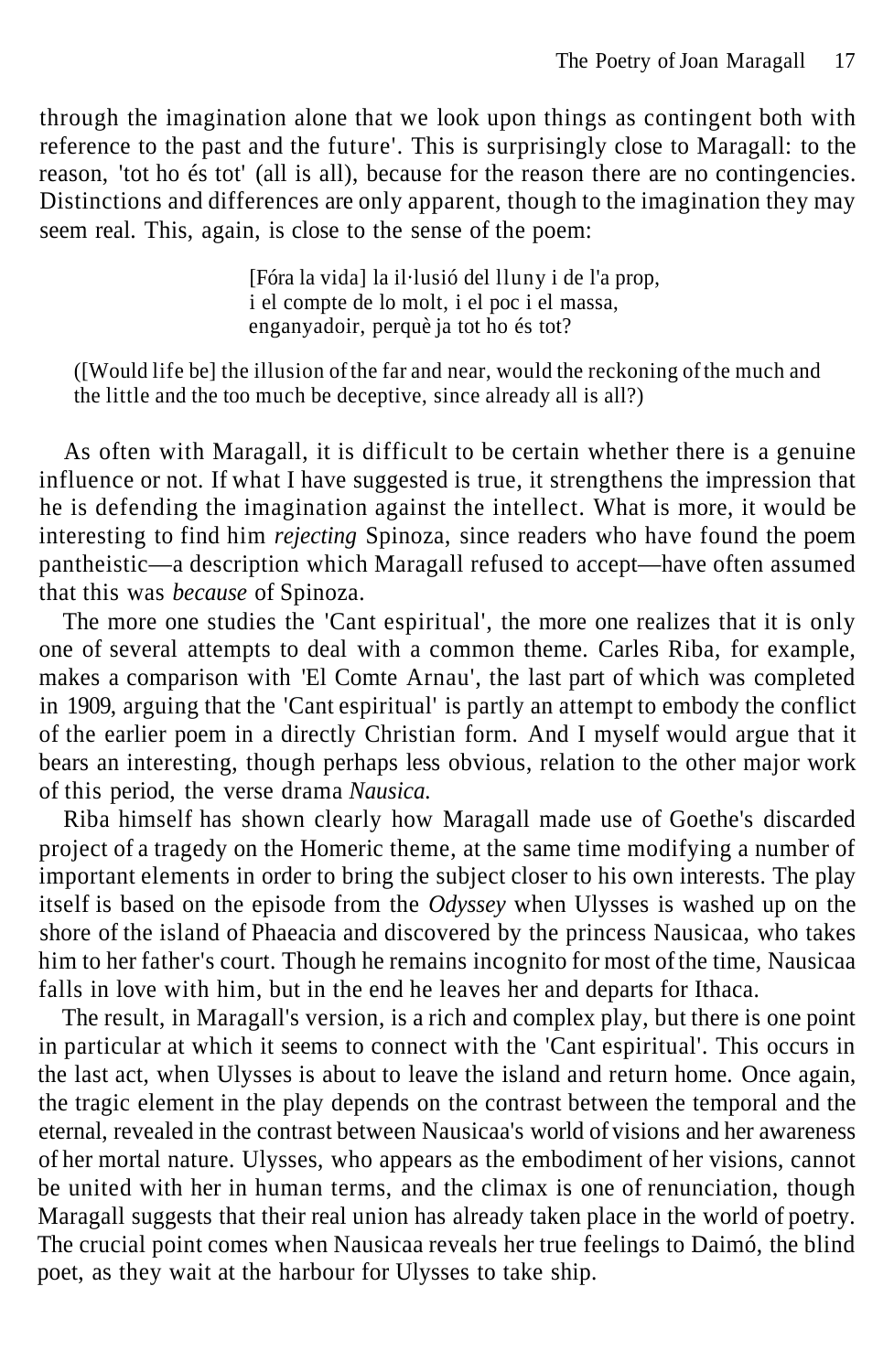| DAIMÓ:            | "Voldríeu, tal vegada,<br>anar-vos-en amb ell?                                                                                                                                                                                                                                                                                                                                                                                                                                                                                                                                                                                                         |
|-------------------|--------------------------------------------------------------------------------------------------------------------------------------------------------------------------------------------------------------------------------------------------------------------------------------------------------------------------------------------------------------------------------------------------------------------------------------------------------------------------------------------------------------------------------------------------------------------------------------------------------------------------------------------------------|
| NAUSICA (A part): | Daimó! ventura<br>en 'quest instant, que no em pots veure el rostre!                                                                                                                                                                                                                                                                                                                                                                                                                                                                                                                                                                                   |
| DAIMÓ:            | Princesa! què dieu?                                                                                                                                                                                                                                                                                                                                                                                                                                                                                                                                                                                                                                    |
| NAUSICA (Alt):    | No, no ho voldria<br>No ho sé, lo que voldriaEstic molt lassa.                                                                                                                                                                                                                                                                                                                                                                                                                                                                                                                                                                                         |
| DAIMÓ:            | Resteu, resteu en vostra llar, donzella,<br>enc que ara us sembli trista i desolada.<br>Serveu la visió gran del pas de l'hèroe<br>davant dels vostres ulls: tota la vostra<br>vida en serà il·luminada; i, sia<br>vostra sort quina sia, sempre, sempre,<br>en pau reclosa, o bé pel món enduta,<br>en calma, en tempestat, en la vellesa,<br>en dolors, en salut, en malaltia,<br>sempre tindreu a dintre el cor la dolça<br>memòria gran d'aquest moment i hora<br>en què heu amat a un hèroe en puresa,<br>i la seva presència fugitiva<br>haurà signat per sempre més, des d'ara,<br>vostre cor juvenil, bla com la cera,<br>amb segell immortal. |

(DAIMÓ: Would you perhaps like to go away with him? NAUSICAA *(Aside):* Daimó! Lucky, just at this moment, you cannot see my face! DIAMÓ: Princess! What are you saying? NAUSICAA *(Aloud):* No. I would not like to...I do not know what I should like...I am very tired. DAIMÓ: Stay, stay by your hearth, lady, though now it seems to you sad and desolate. Keep the great vision of the hero's passing before your eyes: your whole life will be illuminated by it; and, whatever your fate, always, always, surrounded by peace, carried through the world, in calm, in storm, in old age, in grief, in health, in sickness, you will always have in your heart the sweet, great memory of this moment and hour in which you have loved a hero in purity, and his fleeting presence will have signed for ever, from now on, your youthful heart, soft as wax, with an immortal seal.)

In this passage, the significance of memory is quite unambiguous, and the solution richer, it seems to me, than in the 'Cant espiritual'. Here, as you see, Maragall distinguishes between two uses of memory: for a moment, Nausicaa is tempted to link her whole life to her experience with Ulysses. In terms of the allusion to *Faust,* she wants to stop her life at this point—'donar la vida per resolta' (consider her life resolved)—and this would be a living death. But Daimó turns her away from this: she must allow her experience to become a memory, which, through its poetry and nobility, will enrich her life. Memory, in other words, no longer conflicts with further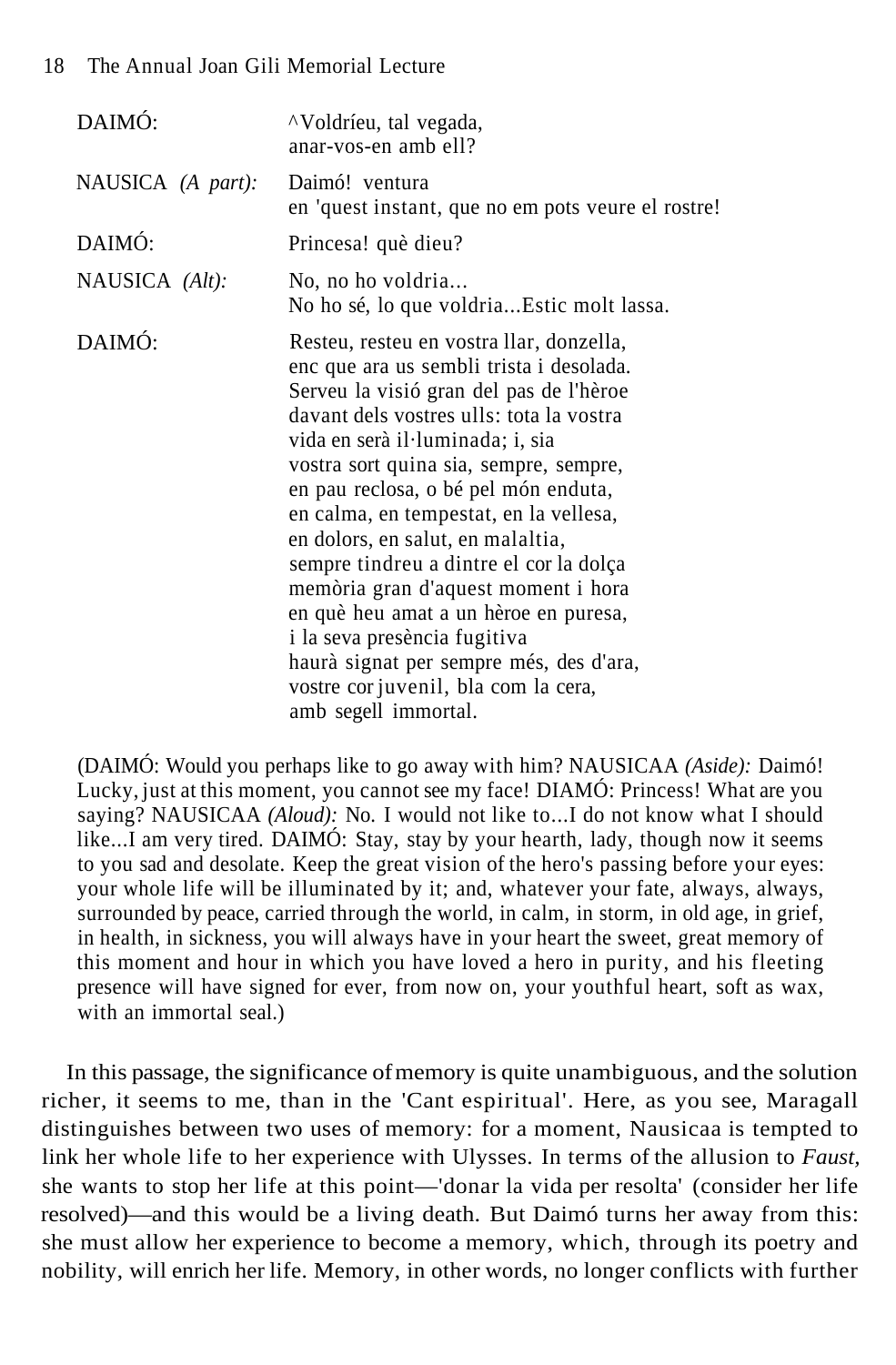action, and the dilemma which troubles Maragall in the third stanza of the 'Cant espiritual' is resolved.

*Nausica* was completed several months after the 'Cant espiritual', and after it Maragall wrote no more major poetry. The theme of renunciation continued to haunt him, however, in the closing poems of the *Haidé* sequence, written a few months before his death, and in his last essays, *Los vivos y los muertos* (The Living and the Dead) and *La panacea,* he is still turning over the relationship between the temporal and the eternal. And at the end of his life, Maragall seems to write with a new certainty, as if the problems of the 'Cant espiritual' no longer existed. 'Try to use the body as a soul and the soul as a body' he says in *La panacea*—the last mutation of what he had once described as his central theme.

How, finally is one to judge Maragall? He is clearly much more than a poet, though, as I have tried to show, the poems themselves are in many ways a distillation of his most profound beliefs. Placing him in a literary context, one has to admit that his vocabulary, for instance, is much more limited than that of Verdaguer, his one great nineteenth-century predecessor. At the same time, he strikes one as a much more 'modern' poet—'modern' in the sense that he is reacting most of the time, often very directly, to his actual circumstances in an idiom which reflects the speech characteristics of his time. It is true that the language of his poems is often impure by modern standards: there are frequent Castilianisms—remember 'un gran *gesto* tràgic' (a great tragic gesture)—and quite a number of archaisms and odd spellings. This is partly, of course, a sign of the times: the standardization of the Catalan language was still largely in the future, and in the meantime Maragall was mainly concerned to communicate with his readers in an intelligible form. It is doubtful, in fact, whether a greater degree of formal correctness would have improved his best poems; as Pere Gimferrer has said, Maragall's Catalan is 'poor and approximative, but honest and full of conviction', and, more often than not, it has a resonance and an air of authenticity which raise it above any imperfections.

Maragall died in 1911 at the age of fifty-one. Reading his last poems and essays, one feels increasingly that they contain the seeds of other, unwritten work. Shortly before his death, he confessed that perhaps he would not write much more poetry. He went on:

> What obsesses me now is of a metaphysical, or rather mystical, order. I am very much concerned with the inner man. If I go on writing poems, they will be very different from any I have written so far. But that hardly connects with my way of seeing poetry. I think that, above all, I shall write prose essays in the manner of the Castilian mystics.

Whether this might have worked out, we shall never know, but a statement like this does suggest that he had by no means come to end of his career as a writer. At